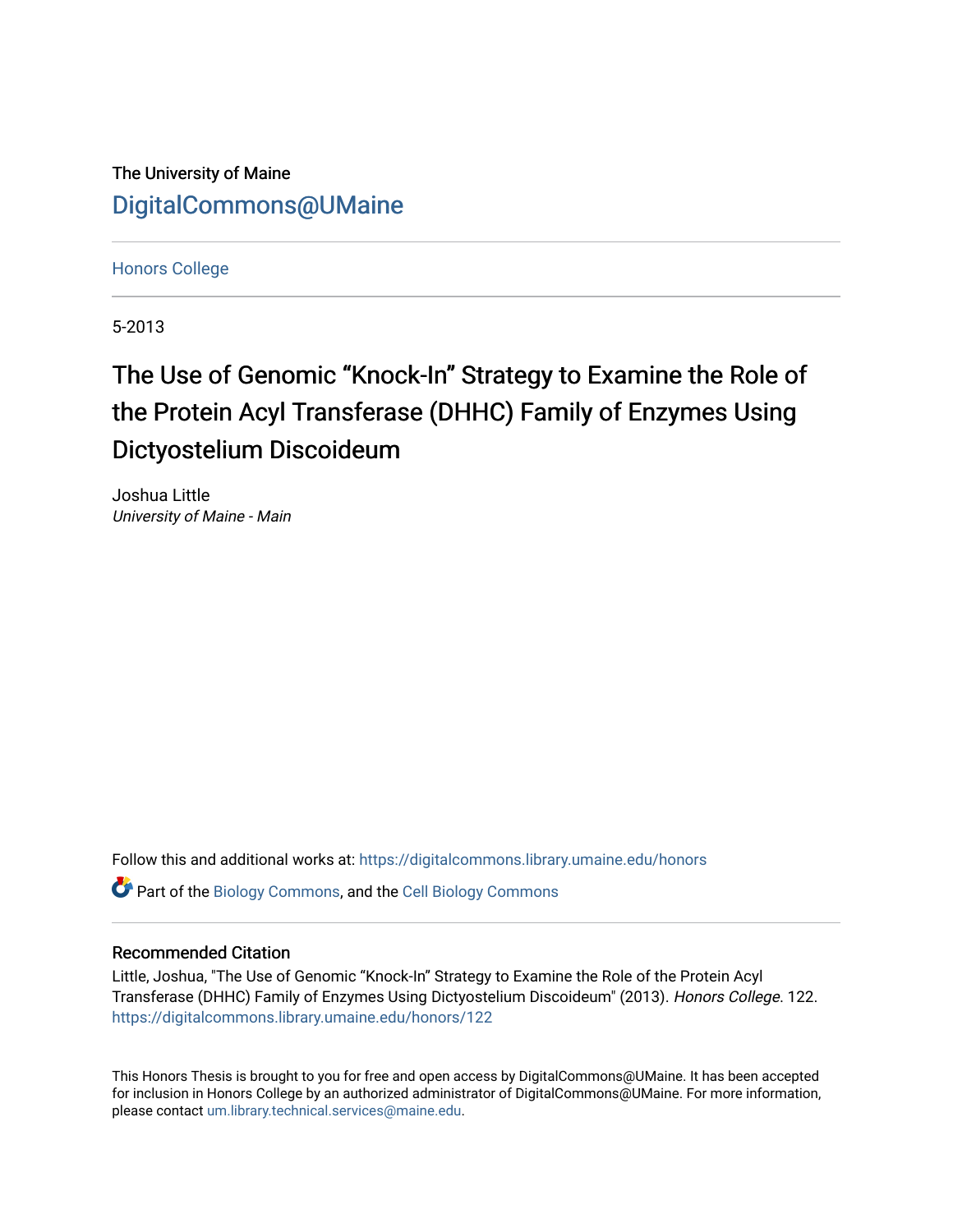## THE USE OF GENOMIC "KNOCK-IN" STRATEGY TO EXAMINE THE ROLE OF THE PROTEIN ACYL TRANSFERASE (DHHC) FAMILY OF ENZYMES USING

### *DICTYOSTELIUM DISCOIDEUM*

by

Joshua Little

A thesis Submitted in Partial Fulfillment of the Requirements for a Degree with Honors (Biology)

The Honors College

University of Maine

May 2013

Advisory committee:

Robert E. Gundersen, Associate Professor in Molecular & Biomedical Sciences, Advisor Edith Elwood, Honors Preceptor Farahad Dastoor, Lecturer, School of Biology and Ecology Benildo De Los Reyes, Professor, School of Biology and Ecology Keith Hutchinson, Professor of Biochemistry & Molecular Biology

i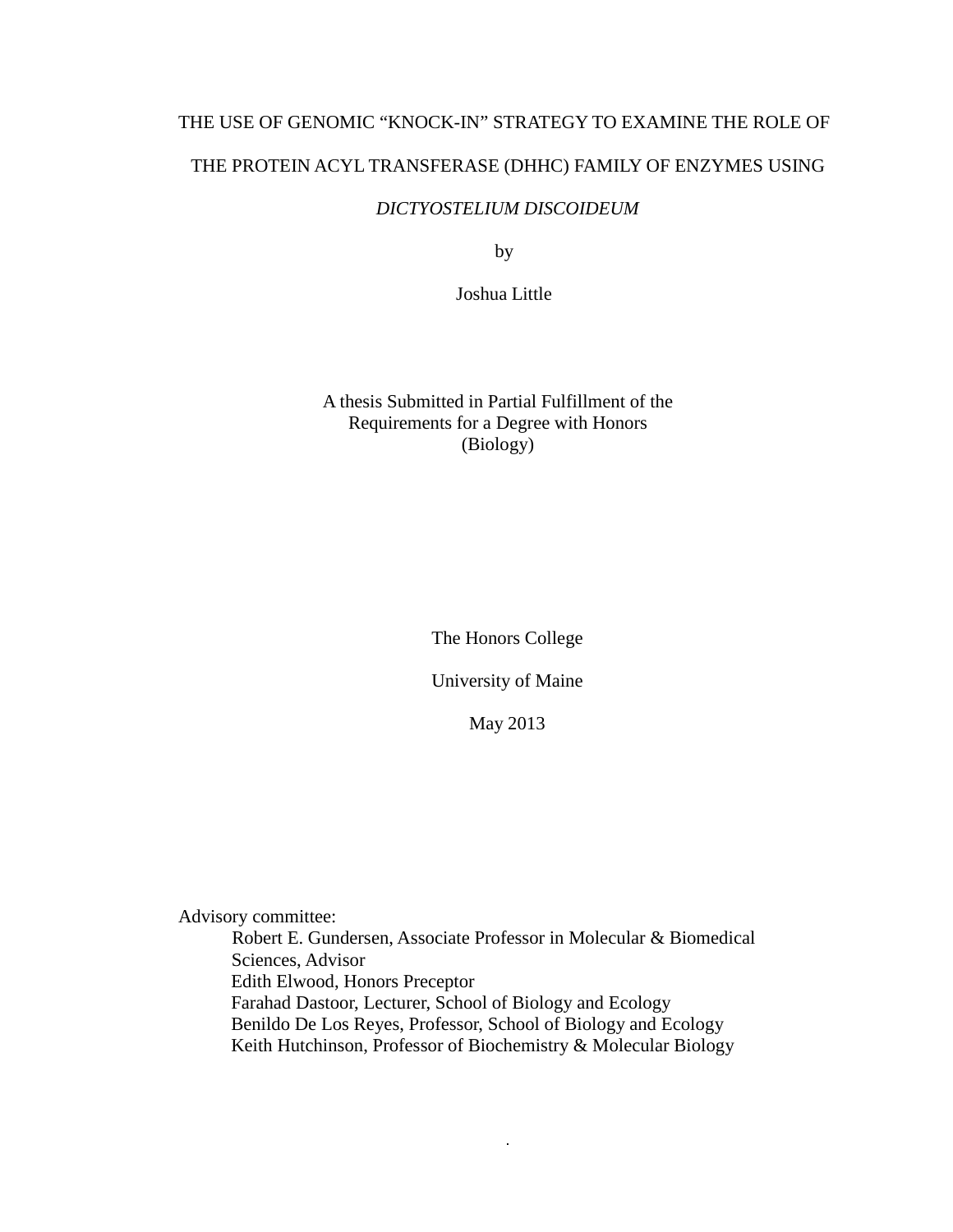#### <span id="page-2-0"></span>**Abstract**

Palmitoylation is a reversible, post translational, lipid modification performed by proteinacyltransferases (PAT). PATs are membrane-bound enzymes which contain a conserved region that is rich in cysteine residues and contains a DHHC (Asp-His-His-Cys) conserved domain. This region is involved in the transfer of a 16-carbon palmitate from palmitoyl-CoA to a target protein. Palmitoylation plays many important functions such as targeting the protein to a lipid raft, shuttling the target protein or anchoring it to the cell membranes as well as aiding in the three dimensional folding of the protein. This process plays an important role in signal transduction, anchoring and cellular timing. Palmitoylation has been shown to play a role in schizophrenia, hormone dysfunction, intellectual disability, Huntington's disease and cancer.

In order to study PATs, genetic knock-ins were created using YFP (a yellow fluorescent protein) in order to study expression patterns in growing *Dictyostelium discoideum*, a soil amoeba whose multi-stage life cycle is highly dependent on the action of palmitoylated heterotrimeric G-proteins. This method for studying the expression pattern of PATs provides accurate information about both the timing of expression and the location of expression in living dictyostelium.

This research will help to provide a basic understanding of how *Dictyostelium* makes use of its PAT's through providing a 'when' and 'where' for their expression. This data will allow for a more educated inspection of the 'why' and 'how' questions associated with PATs and their substrates.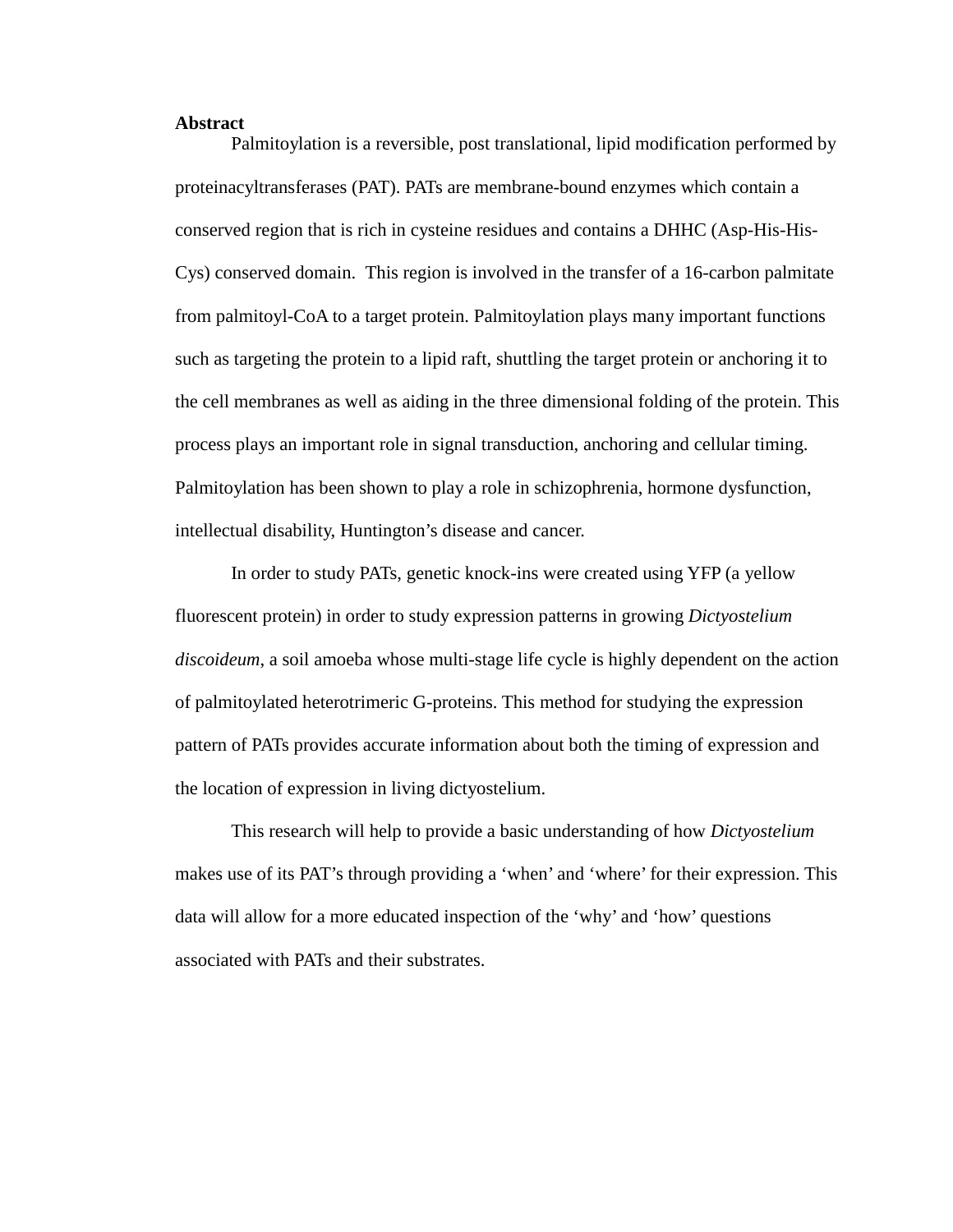## <span id="page-3-0"></span>**Table of Contents**

## **Contents**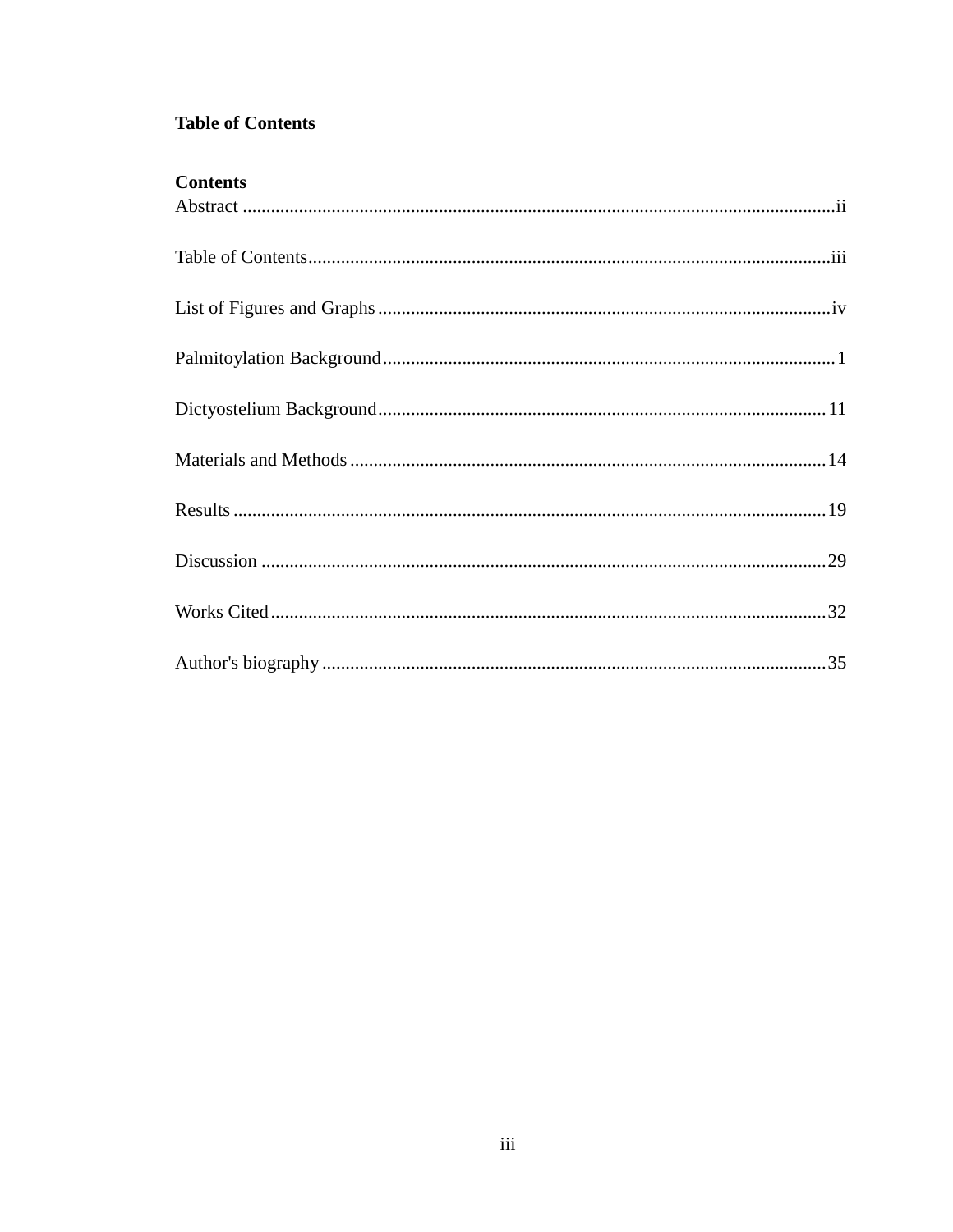## <span id="page-4-0"></span>**List of Figures and Graphs**

| Figure 3- Topology of DHHC-CRD membrane bound proteins (Fukata, 2006) 4                 |
|-----------------------------------------------------------------------------------------|
| Figure 4- The Epinephrine receptor requires G protein alpha subunit palmitoylation to   |
|                                                                                         |
| Figure 5- The life cycle of Dictyostelium (David Brown & Joan E. Strassmann,            |
|                                                                                         |
| Figure 6- The various stages of the Dictyostelium life cycle starting with the slug and |
| ending with the fruiting body (M.J. Grimson & R.L. Blanton, dictybase)  13              |
|                                                                                         |
|                                                                                         |
|                                                                                         |
|                                                                                         |
| Figure 11 - Paz13 linearization check using gel electrophoresis. The single band        |
|                                                                                         |
| Figure 12-Half forward and half reverse primer alignment shows a 147 bp product. 24     |
| Figure 13- Paz5/Paz13 genomic integrity check using half forward and half reverse       |
|                                                                                         |
|                                                                                         |
| Figure 15-Gel electrophoresis shows YFP primer product that is the expected 700bp       |
|                                                                                         |
| Figure 16-YFP placement check using one primer from genomic and one primer from         |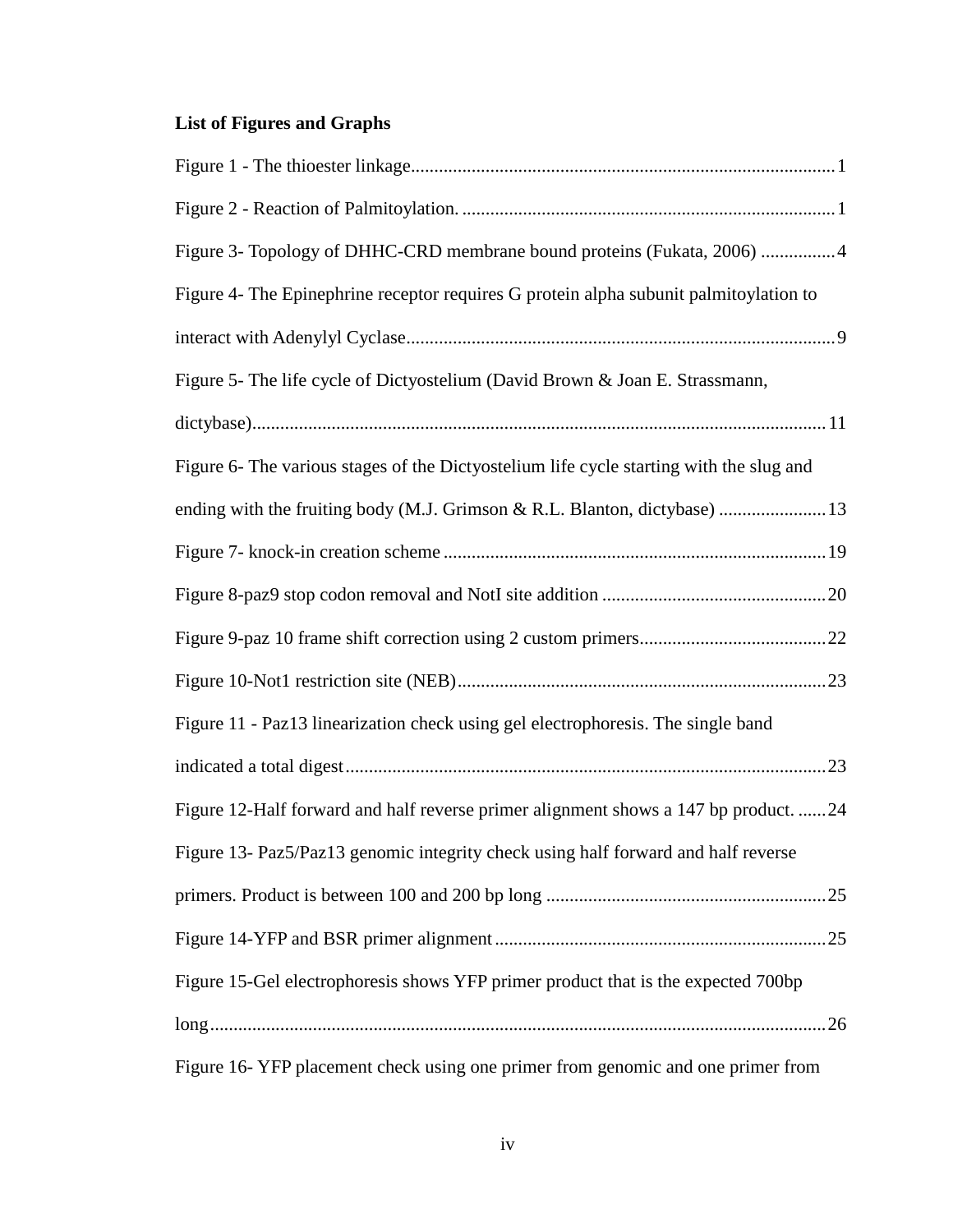<span id="page-5-0"></span>

| Figure 17 - example of fluorescence. $G_{\alpha2}$ -YFP fusion protein expressed in wild type |  |
|-----------------------------------------------------------------------------------------------|--|
|                                                                                               |  |
| Figure 18-Confocal Microscopy results for Paz5 and three clones of Paz13. Images are          |  |
|                                                                                               |  |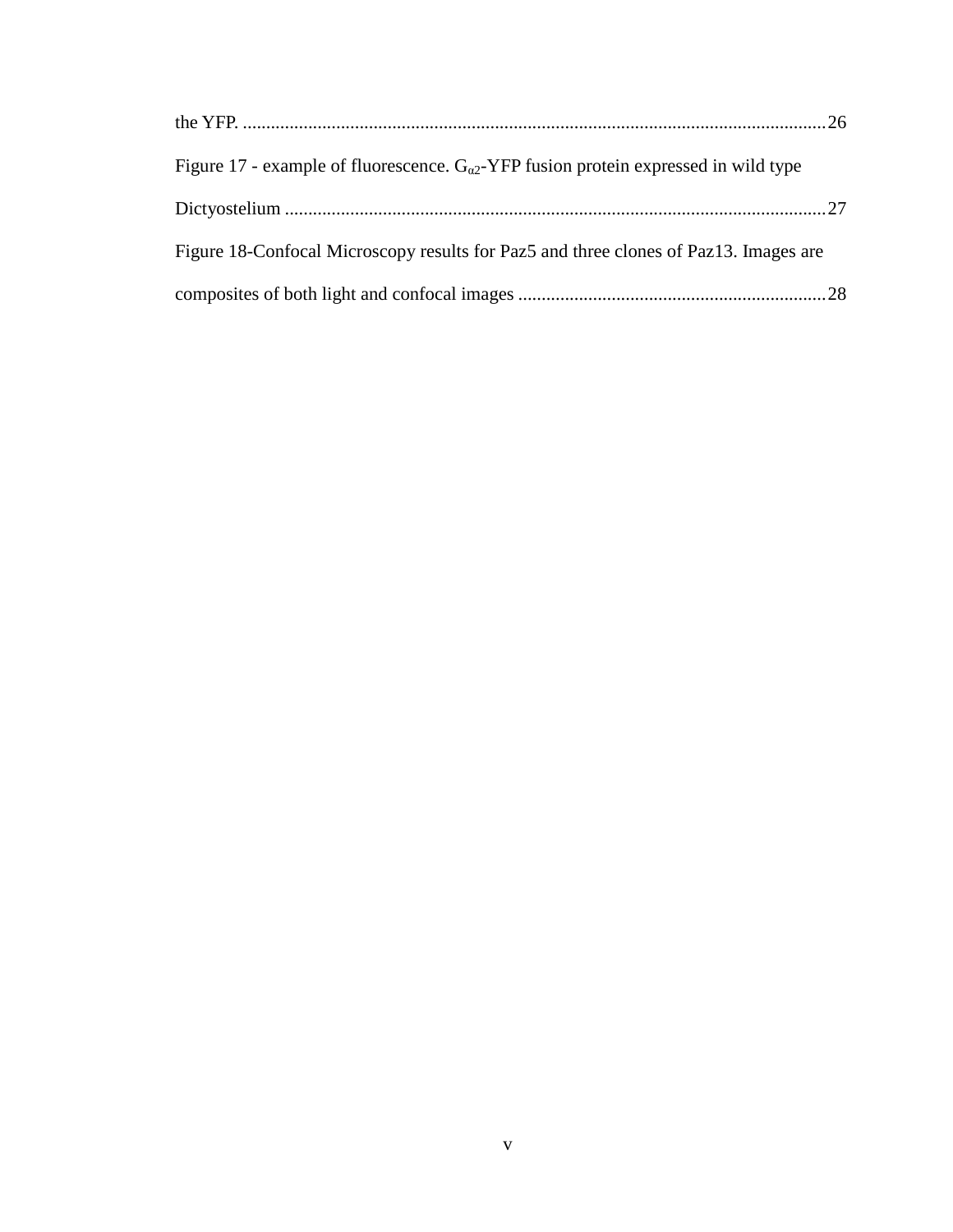#### **Palmitoylation Background**

Human cells make wide use of protein palmitoylation. Palmitoylation has been shown to play an important role in T-cell activation in human immune responses (Zhang, 1998). Palmitoylation has also been shown to be an important regulator of cancer cell proliferation (Galluzzo, 2007). Palmitoylation plays an important role in rapid hormone response, such as estrogen, and is a current source of research for metabolic dysfunction (Marino, 2006). There has also been a link to schizophrenia and improper formation of ZDHHC8/DHHC8 (ZDHHC is used when referring to DHHC-CRDs in mammals due to the presence of a zinc finger) (Chen, 2004 and Karayiorgou, 2004). The ZDHHC-Cysteine Rich Domain PATs in humans that relate to intellectual disability, Huntington's disease and cancer proliferation have begun receiving more attention as a potential for therapeutic research (Hemsley, 2012)



*Figure 2* - Reaction of Palmitoylation.

Plants also make widespread use of PAT's for GTP-ase signaling, calcium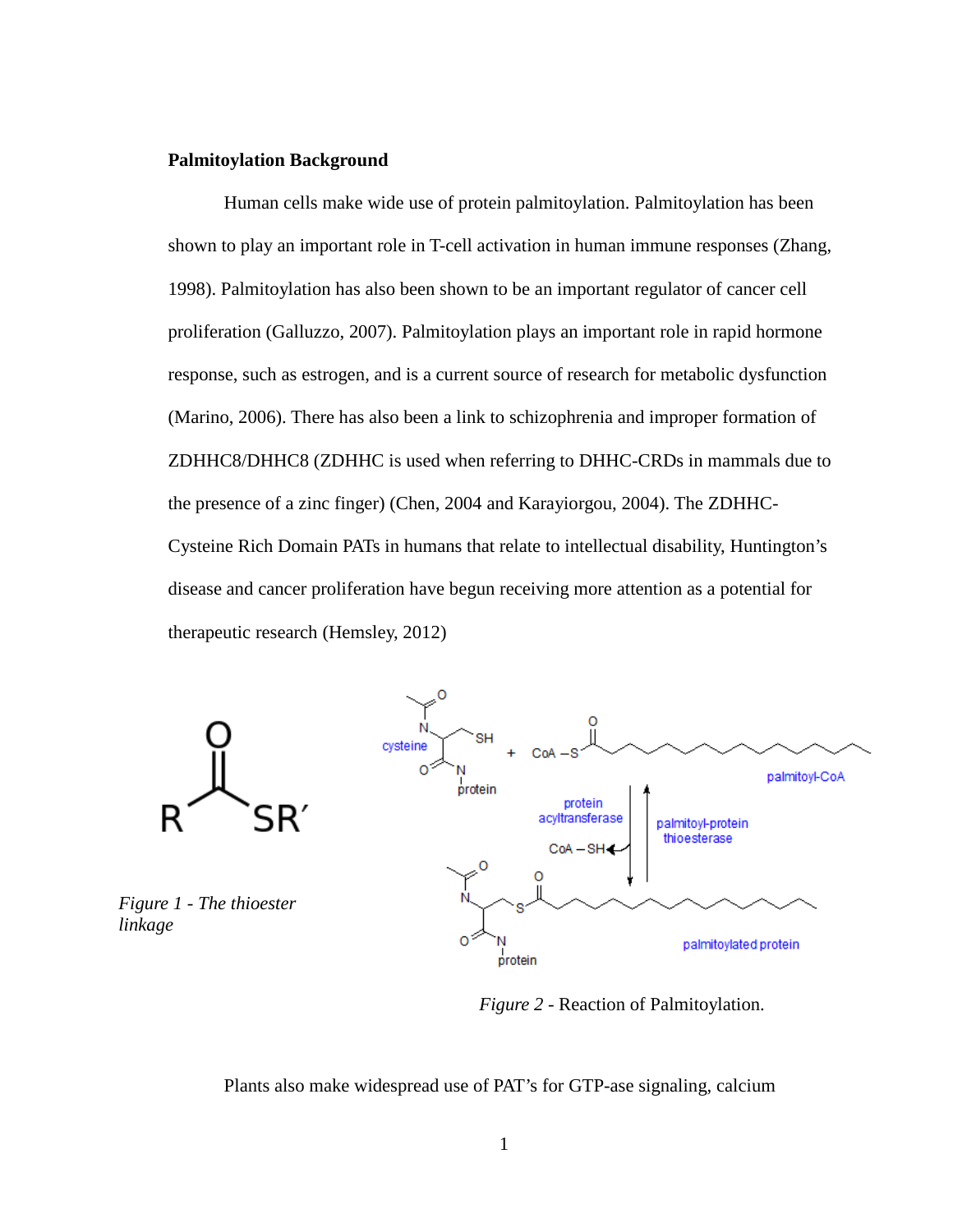signaling, disease resistance, heterotrimeric G-protein signaling and microtubule cytoskeleton formation and microtubule formation (Hemsely, 2013).

Palmitoylation is the biochemical process by which a palmitic acid (16C) is enzymatically attached to a protein. This addition is carried out by forming a thioester linkage (or bond) to the free sulfur of a cysteine residue on the protein to be modified. Palmitoylation is a post translational modification that is reversible due to the low energy level of thioester bonds. This reversibility differentiates palmitoylation from other lipid modifications such as prenylation and myristolation (Iwanaga, 2009). The reversibility of palmitoylation allows for the formation and dissociation of protein complexes such as in the α-subunit of heterotrimeric G-proteins. Palmitoylation is the most common form of post-translational lipid modification and more importantly, it can take place at any point along a protein, whereas all other lipid modifications occur at either the N or C terminus (Hemsley, 2012).

Palmitoylation is performed by a family of enzymes, known as Protein-acyl transferase(PATs) that have a conserved DHHC (Asp-His-His-Cys) cysteine rich domain that appears to act as an intermediary in the creation of the thioester bond. (Resh 2002, Fukata 2004, Roth 2002) Examples of these enzymes have been found in yeast (Deschenes 2002, Roth 2003), plants such as Arabidopsis thaliana and Zea mays (Hemsley 2008) and in mammals (Fukata 2004, Ohno 2006).

Martin et al (2011) were able to identify 34 S-acylation proteins in yeast, 200 in mice neurons, 331 in human prostate cancer cell and 415 in normal human cells through CLICK chemistry analysis.

The precise mechanism of palmitoylation is still a mystery. Purified yeast

2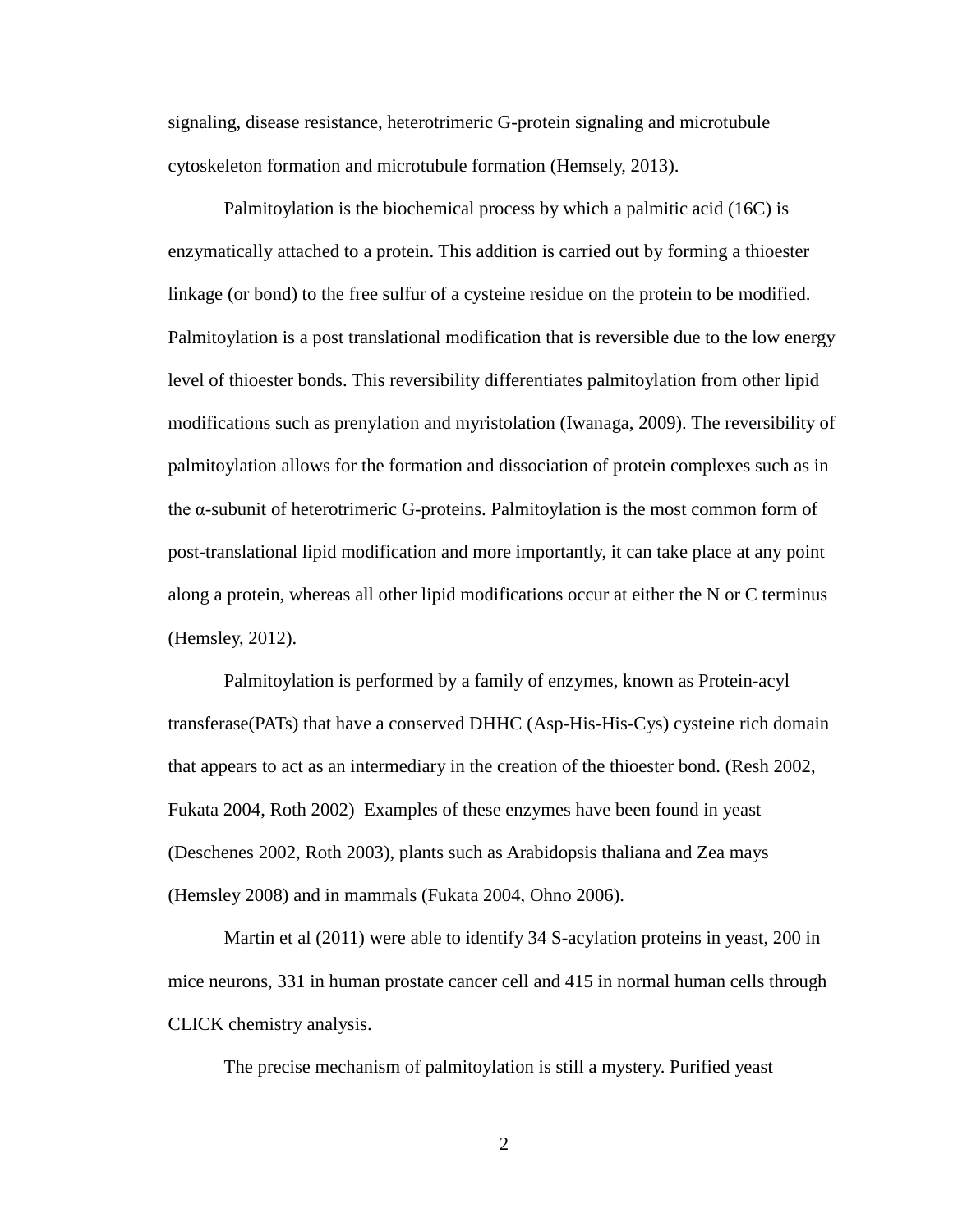Erf2/Erf4, PATs, has been shown to become palmitoylated in the presence of purified palmitoyl-CoA. This spontaneous palmitoylation of a protein is called autoacylation. Palmitoyl-CoA acts as the palmitate donor. Autoacylation does not require enzymatic function. The existence of autopalmitoylation in the presence of palmitoyl-CoA could suggest a two-step process in which palmitate is first transferred to the PATase and then to the protein substrate (Roth, 2002).

Further research into Erf2/Erf4 in yeast by Mitchell et al (2010) was able to elucidate more about its palmitoyl-CoA hydrolase activity. First, when purified Ras protein (a palmitoylated protein) was added to purified Erf2/Erf4 and there was a dramatic increase in the uptake of free palmitoyl-CoA but a decrease in the level of free palmitate. This implied that the palmitate from palmitoyl-CoA was being transferred to the Ras protein. In a second study radio labeled palmitate was attached to Erf2/Erf4 and then the enzyme was exposed to nonpalmitoylated Ras in an excess of unlabeled palmitoyl-CoA. As a result, there was a dramatic loss in radioactivity from the radiolabeled enzyme. As a baseline, the rate of natural radioactivity loss due to hydrolysis of the thioester linkage was measured. These results helped to show that palmitoylation of Eas by Erf2/Erf4 follows a ping-pong kinetic mechanism. (Mitchell, 2010)

Loss of function studies have shown that the mutation of the DHHC-CRD interferes both with autoacylation of the PAT and in the palmitoylation of the target protein substrate. Loss of function studies have also shown that this reduced palmitoylation leads to mislocalization in many instances (Linder, 2013). It should be noted that Linder also questions if the cysteine in the DHHC region is directly involved in an autoacylation event and highlights the need for more active enzyme mapping.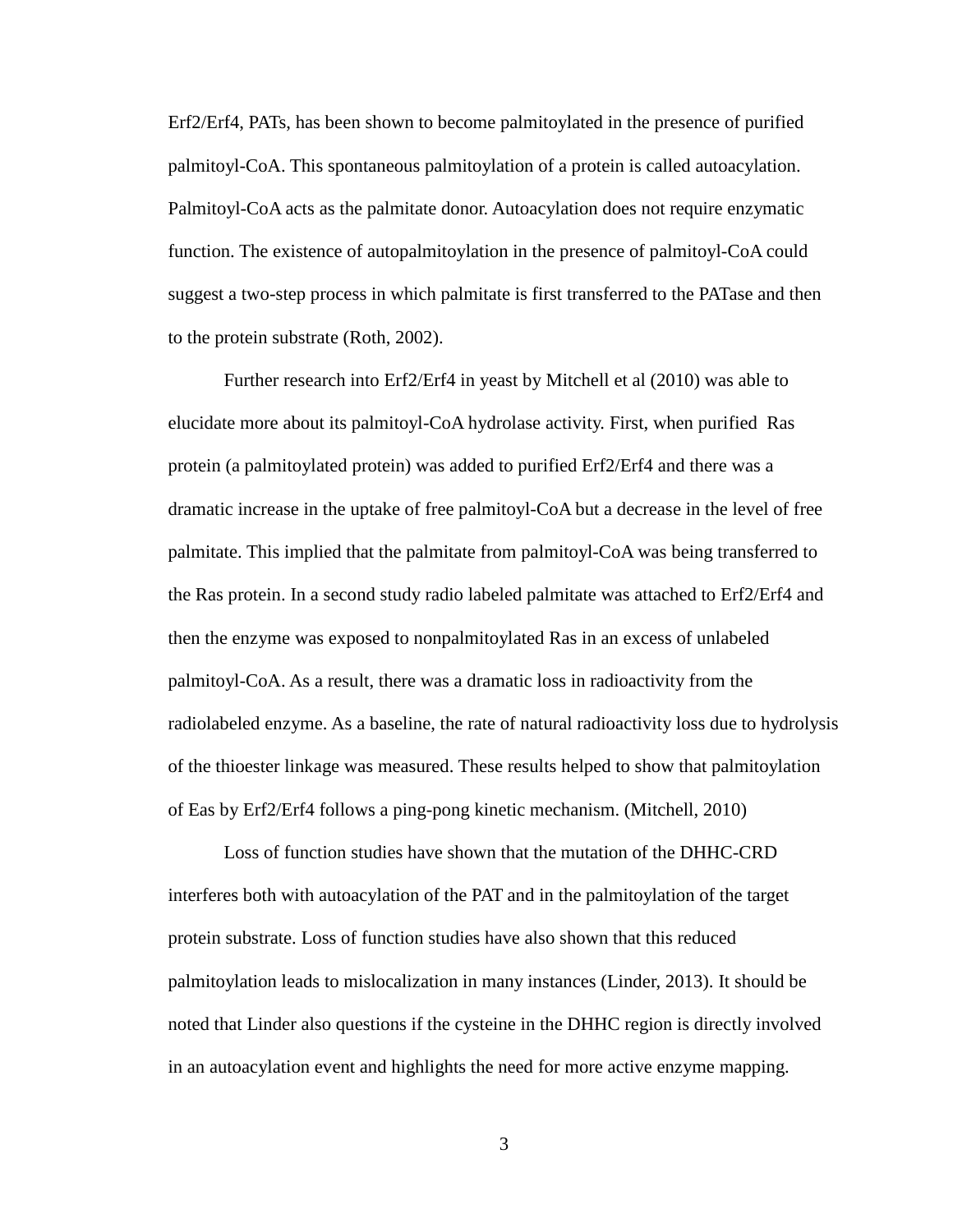It has been speculated that there are more active cysteines in the enzyme and that the DHHC cysteine is only one in a chain of cysteines that bring the palmitate from palmitoyl-CoA to the protein-substrate (Jennings and Linder, 2012)

Lack of reliable antibodies for PATs forces researchers to rely on fluorescent tagging to understand PAT expression patterns. Fluorescent tagging has shown that PATs are bound to various subcellular compartments like the Golgi, ER or the plasma membrane (Roth, 2002).



<span id="page-9-0"></span>*Figure 3 - Topology of DHHC-CRD membrane bound proteins (Fukata, 2006)*

In 2005, Politis et al were able to experimentally determine the topology of DHHC proteins. Their research verified that all DHHC proteins are polytopic integral membrane proteins. In addition, they found that all DHHC proteins have either four or six transmembrane domains (TMD). In proteins with 4 TMDs the N and C termini extend into the cytoplasm with the DHHC-CRD projecting into the cytoplasm between the second and third TMD. A somewhat rarer variety of DHHC protein has 6 transmembrane domains and an extended N-terminus that encodes for ankyrin repeats (the founding member of this group was Akr1) (Politis, 2005). Both ends of the polypeptide chain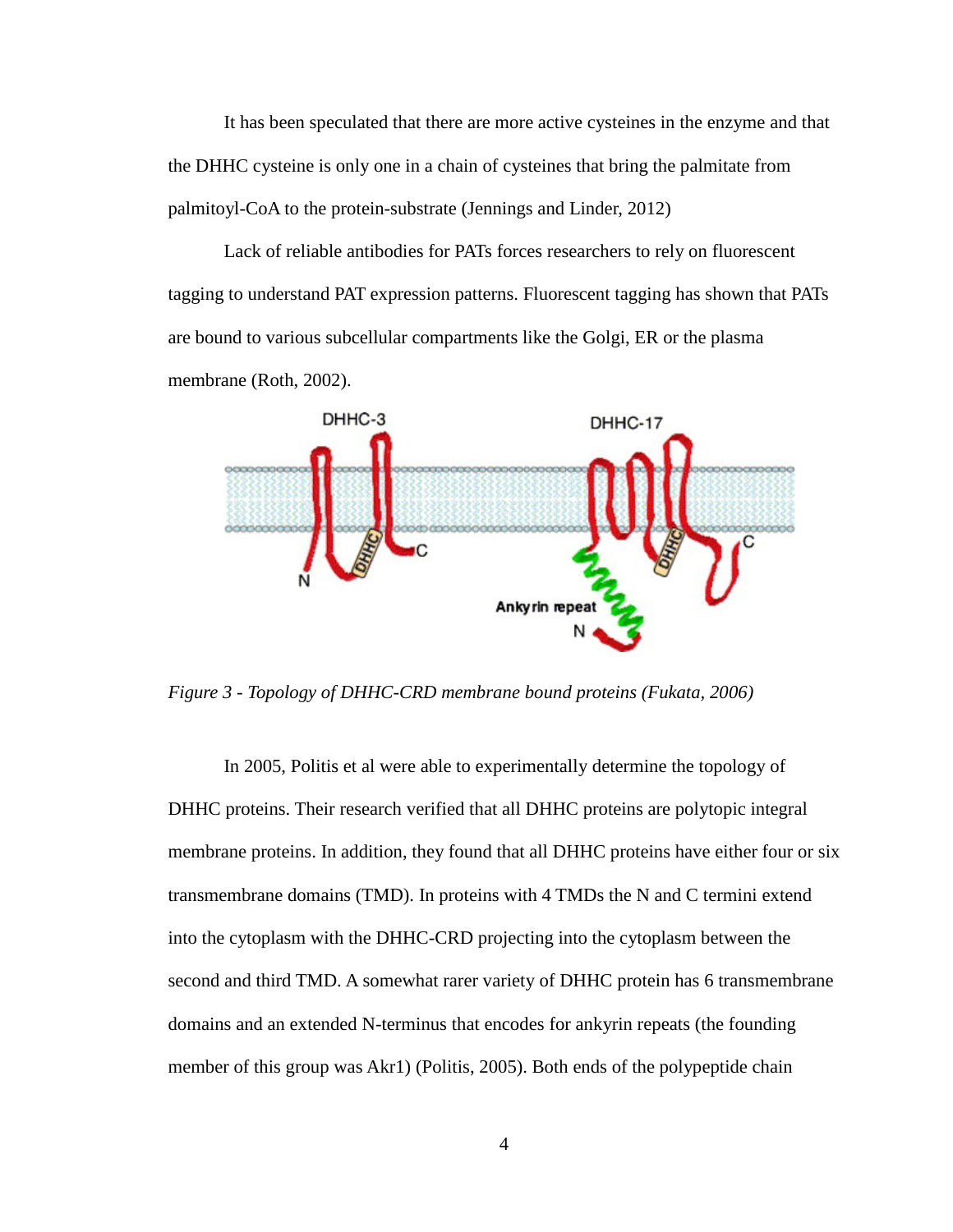extend towards the cytoplasm and mediate protein-protein interaction between the DHHC-enzyme and its protein substrate. (Linder, 2013)

Roth et al. (2002) were able to establish that DHHC-CRD enzyme Akr1 is responsible for the palmitoylation and localization of Yck2 to the plasma membrane of yeast *in vivo* and for that purified Akr1 is able to palmitoylate purified Yck2 *in vitro*  (Roth, 2002). This finding allows us to assume that the DHHC-containing enzyme must be the enzyme which performs palmitoylation, it is not a subunit of some protein complex. It would appear after much research that Palmitoylation is a conserved function of DHHC proteins in eukaryotic organisms (Fukata, 2004).

The regulation of palmitoylation/depalmitoylation is mostly unknown. This regulation can be envisioned most readily in the activity of G-protein α subunits, which must be tightly regulated in order for G-proteins to function normally, as well as in neuronal scaffolding proteins (El-husseini, 2002)

Factors that influence the activity of palmitoylation include post translational modification of the protein-acyl transferases (PAT's) such as phosphorylation and Snitrosylation. PAT's can also be regulated by the presence of some secondary messengers such as phospholipids, cAMP and small metal ions. PAT's also appear to be, at least in part, regulated by the actions of other proteins. While PAT's are single protein enzymes they do seem to be influenced by the action of other proteins. ATP itself also seems to play a role in the regulation of palmitoylation as it vastly increases the rate of protein palmitoylation (the cause of this base rate seems to be up for debate) (Roth 2002). Acting as a palmitate analogue, 2-Bromopalmitate acts as an inhibitor of palmitoylation by inhibiting the formation of palmitoyl-CoA. Cerulenin has also been shown to act as a

5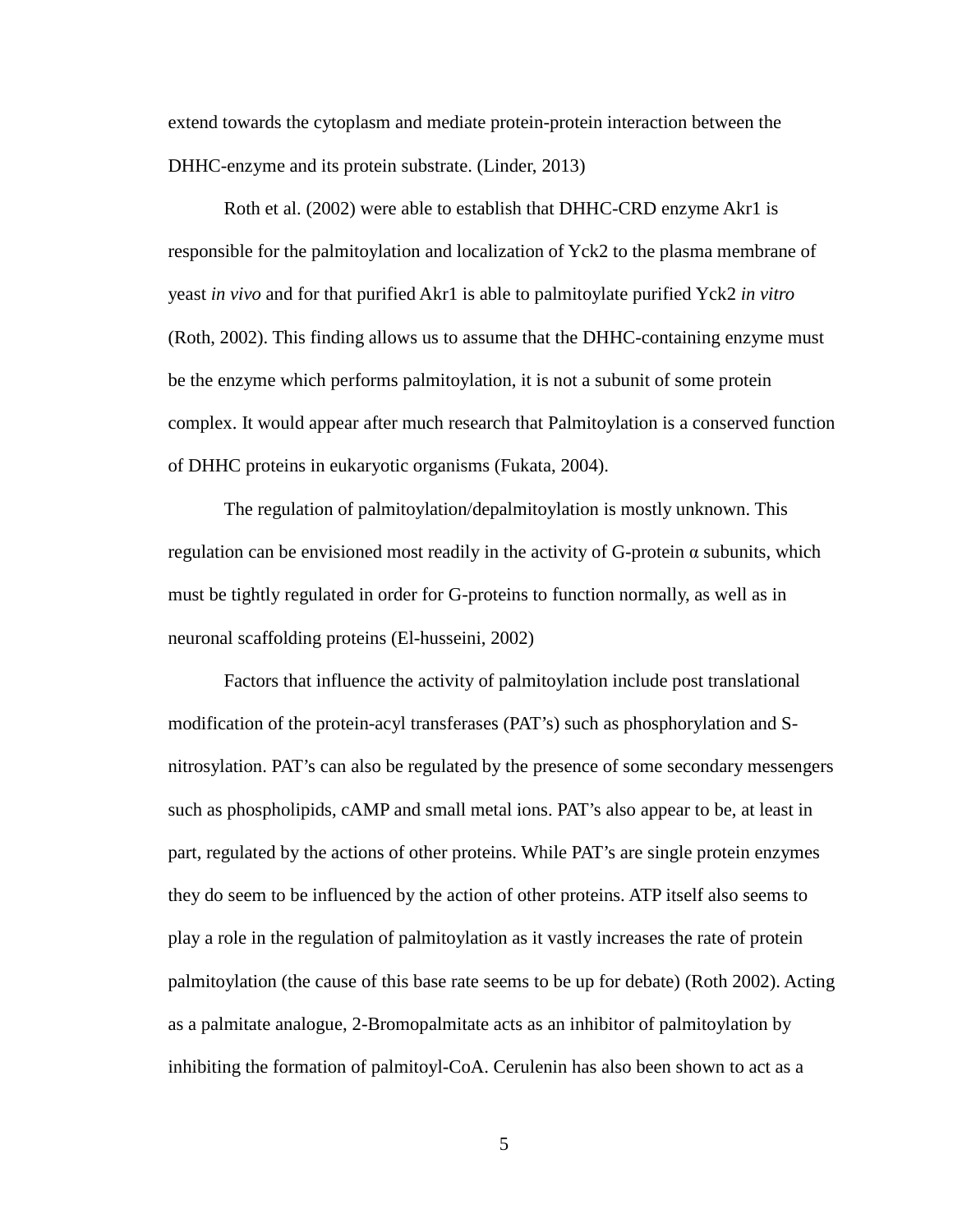palmitoylation inhibitor by alkylating protein PAT's (Resh, 2006).

Palmitoylation plays an important role in the functioning of many different types of proteins within the cell. These proteins can include G protein α-subunits, receptors, protein channels, Ras proteins, SNARE complexes, tyrosine kinase and scaffolding proteins (Resh, 2006). The prevalence of this process within the cell implies that it plays a vital role in cell function. This widespread use in the cell, however, does raise the question of PAT substrate specificity. (Linder, 2013)

First, PAT's show a mixed level of acyl-CoA specificity in regards to acyl chain length. This difference is best observed looking at DHHC2 and DHHC3. DHH2 is able to transfer acyl chains that are fourteen or more carbons in length. DHHC3, however, shows far more specificity and will only interact with acyl chains fewer than sixteen carbons in length (Jennings and Linder, 2012). It would appear that this preferential selection of acyl chains leads to the differential S-acylation of proteins observed in cells.. (Lidner, 2013)

The basis for this specificity is unknown, but a similar enzyme, Nmyristoyltransferase (NMT), has very strict acyl-CoA specificity. NMT's specificity is caused by its tertiary structure, specifically the distance between an oxyanion hole and the floor of its hydrophobic pocket. Further research into the crystalline structure of PATs would help to determine the level of specificity (Linder, 2013).

The protein substrate specificity of DHHC-PAT's is highlighted in early studies by Fukata on yeast. In yeast, some DHHC enzymes were shown to act on multiple substrates, for example DHHC3 was shown to act on PSD-95, eNOS, DABA-A receptor  $γ2$  subunit, SNAP-25, CSP, G  $α$ -subunits, NCAM and GAP-42. In contrast other PAT's seem to show higher levels of specificity, acting on just one or two substrates, for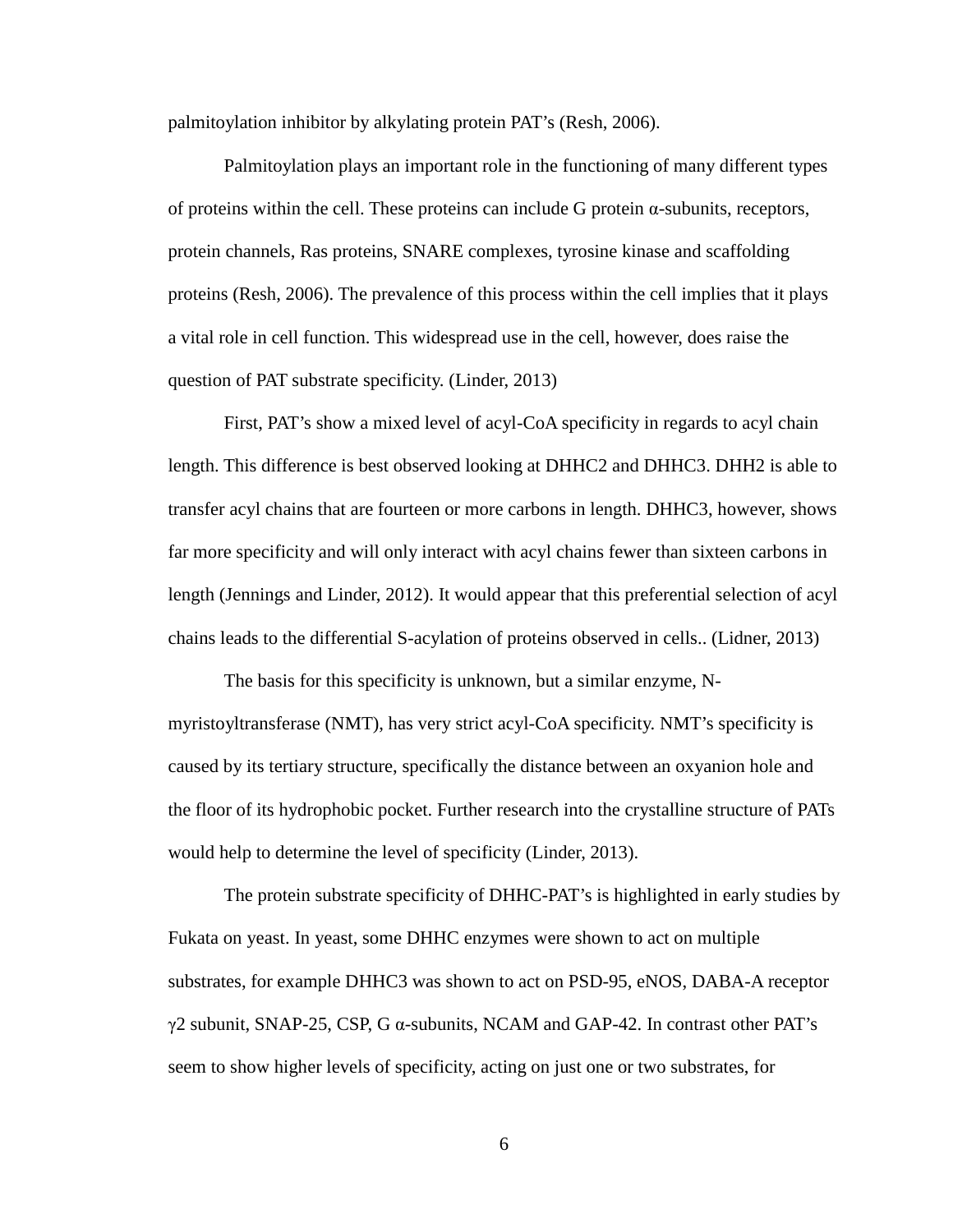example, DHHC2 appears to palmitoylate only PSD-95 (Fukata, 2004).

PAT selectivity is still as much a mystery as is the exact enzymatic mechanism and kinetics of PATs. While prenylation and N-myristoylation both have well defined consensus sequences on their target substrate-proteins, palmitoylation, does not. This lack of consensus sequence makes palmitoylation prediction very difficult to impossible (Hemsley, 2012).

Further confounding the issue of PAT protein specificity is the idea that multiple PAT's may act on a single protein. This was seen in yeast by Bartles et al (1999); even after Erf2 was removed through genetic knockout palmitoylation of Ras proteins still occurred. This was expanded upon by Roth and coworkers when they conducted a proteonomic study on yeast to eludicidate the palmitoylproteome through biotin exchange chromatography and mass spectrometry. Strains of yeast were then created with a deletion in the DHHC region of a specified PAT. In the palmitoylation profile they created there was evidence that some proteins are acted upon by only a single PAT while others are acted upon by multiple (Roth, 2006).

The action of multiple PATs on a single protein was examined in mice. Twentythree DHHC enzymes in mice were individually co-expressed and what emerged were two categories of PATs; one group that palmitoylates a protein substrate and another that enhances palmitoylation through interaction with the PAT (Fukata, 2004).

It is interesting to note that there appears to be evidence that other lipid modifications may play a role in target identification by PAT's. Nadolski and Linder (2009) were able to remove the targeting determinants from Vac8 (vacuole-related protein 8) that allowed it to be recognized by Pfa3, a PAT, *in vitro*. This allowed them to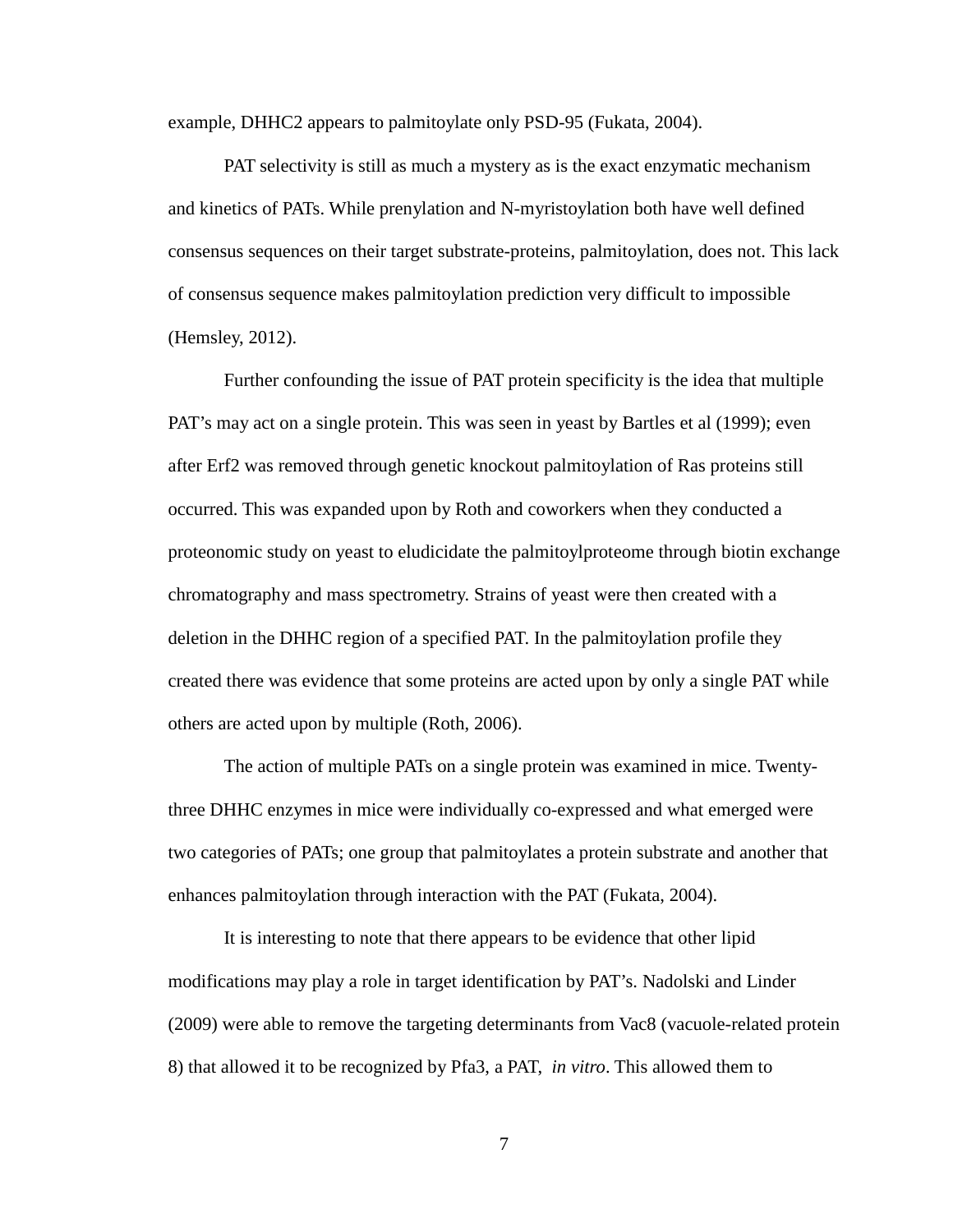examine what aspects of Vac8 allowed it to be recognized. They found that while myristoylation was not required for Vac8 palmitoylation, it does greatly increase its palmitoylation rate *in vitro*. (Nadolski and Linder, 2009)

With so many different proteins palmitoylated within a cell palmitoylation must play several important roles throughout the cell. Palmitoylation affects the ability of proteins to migrate towards protein rafts, for the anchoring of specific proteins to lipid bilayers and for the translocation of proteins throughout the cell (Linder, 2013).

Palmitoylation play an important role in the targeting of specific proteins to lipid rafts throughout the cell. The addition of the 16 carbon palmitate gives the most efficient rise in hydrophobicity (Iwanga, 2009) of all post translational modifications and this increased hydrophobicity targets these proteins to bilayers. Once attached into the membrane, the palmitoylated proteins tend to accumulate in lipid rafts. In fact, even integral membrane proteins such as NCAM, which by themselves are already hydrophobic enough to be incorporated into the bilayer and palmitoylated. Its palmitoylation increases its affinity to lipid rafts. (Brown and London, 2000)

Furthermore, this was shown by preventing the palmitoylation of NCAM140 in neural cells, which in turn prevented them from associating with lipid raft domains and inhibited cell growth. Iwanga et al (2009) hypothesized that regulation of palmitoylation by PAT's could provide an avenue for cellular regulation of membrane composition and protein activity through protein sequestering.

Another important action of palmitoylation incorporates the transfer of proteins from one membrane to another. This was shown to be the source of specific membrane targeting in H-Ras and N-Ras proteins. Through selective palmitoylation and

8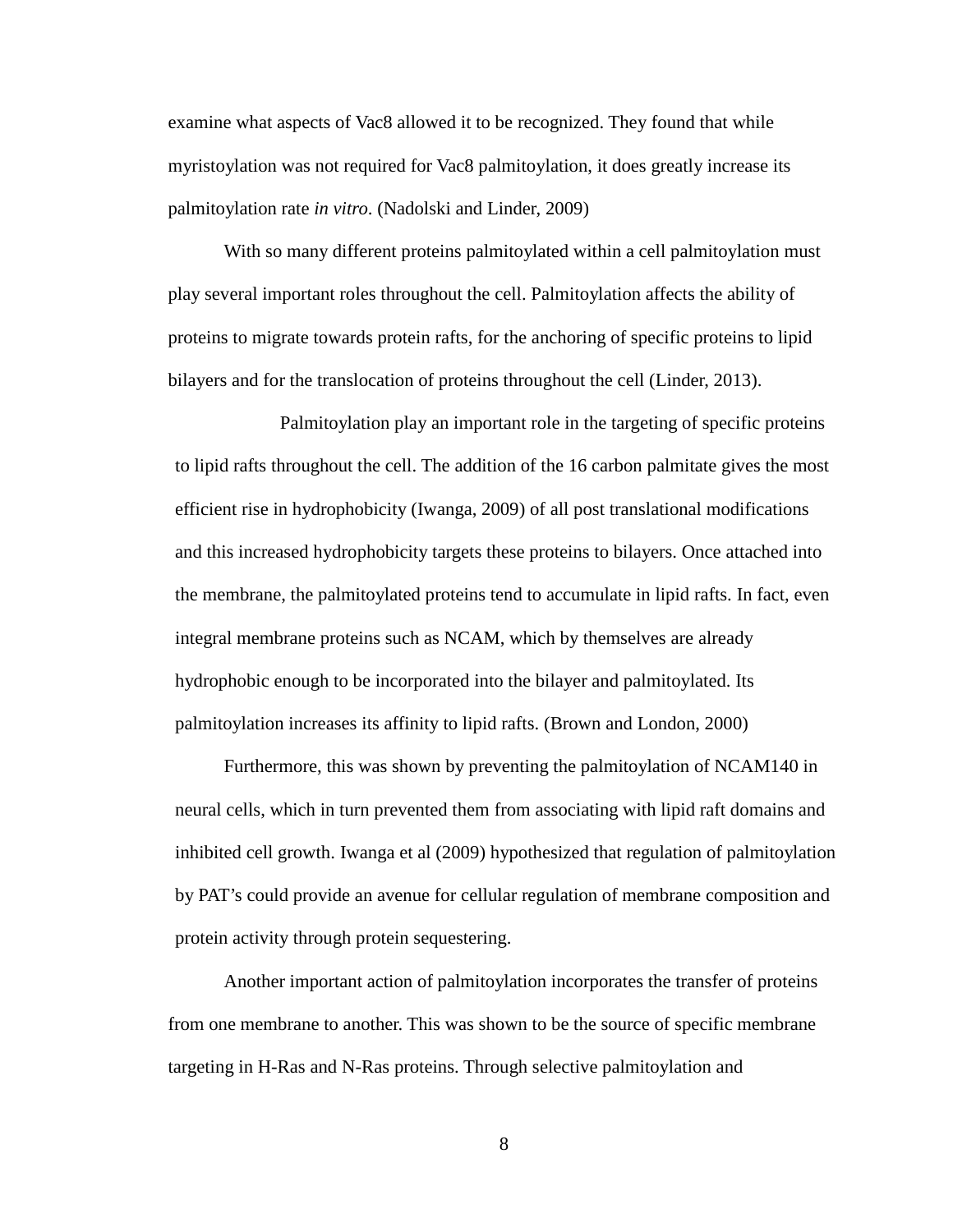depalmitoylation proteins were selected for either the plasma membrane or the golgi apparatus (Resh, 2006). Later research into the action of palmitoylation on RAS proteins showed that when palmitoylation was blocked by the palmitoylation inhibitor 2 bromopalmitate that these RAS proteins distributed themselves randomly throughout intracellular membranes (Rocks, 2005). This was later extrapolated to mean that this constant cycling of RAS proteins allowed them to be rapidly mobilized when needed but kept the supply sequestered when not needed. This same type of cycling regulation has also been seen with multiple forms of heterotrimeric G-protein  $\alpha$  subunits (Chisari, 2007) and various other proteins (Drenan, 2005)



*Figure 4- The Epinephrine receptor requires G protein alpha subunit palmitoylation to interact with Adenylyl Cyclase*

Heterotrimeric G proteins are important regulators of many cellular processes that allow for the transmission of extracellular signals inside the cell by means of interaction with the three active subunits of the G-protein:  $\alpha$ ,  $\beta$  and  $\gamma$ .  $\beta$  and  $\gamma$ , themselves, are able to associate with lipid membranes independent of modification. The alpha subunit, however, does not have such a domain and must rely on palmitoylation (and other post translation lipid modifications such as myristoylation and through association with the beta-gamma complex) to associate with lipid membranes (Resh, 2006). The alpha subunit is also involved in selective targeting through means of modifications to its lipid attachment (prenylation or

palmitoylation), this allows alpha subunits to rapidly move around the cell and interact with multiple beta-gamma complexes on both the plasma membrane and endomembranes

9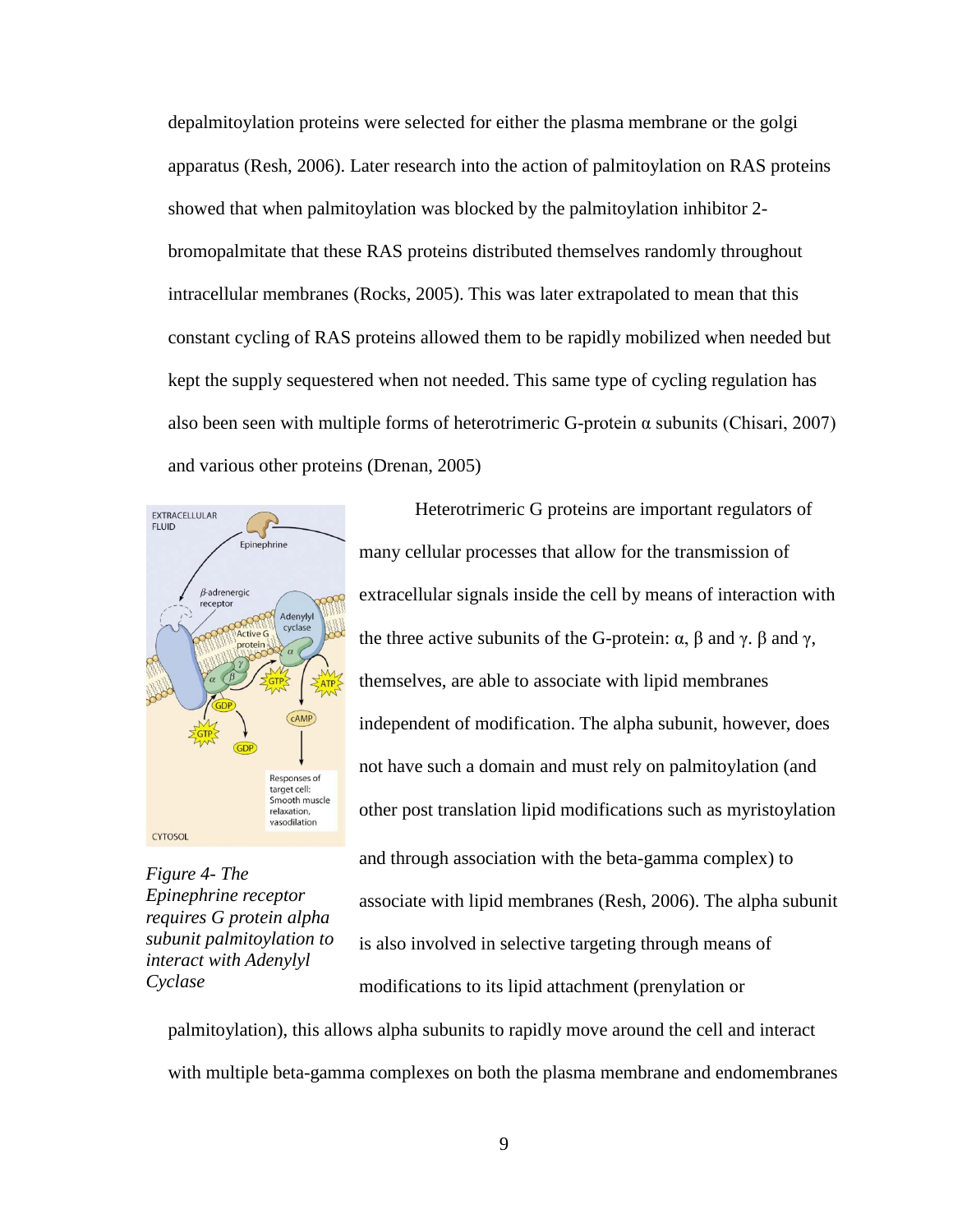(Chisari, 2007). G-Proteins are best known for their role in cyclic AMP (cAMP) regulation, in which the alpha subunit interacts with adenyl cyclase (another membrane bound enzyme) to create cAMP. In *Dictyostelium*, G-proteins play an important role in aggregation signaling.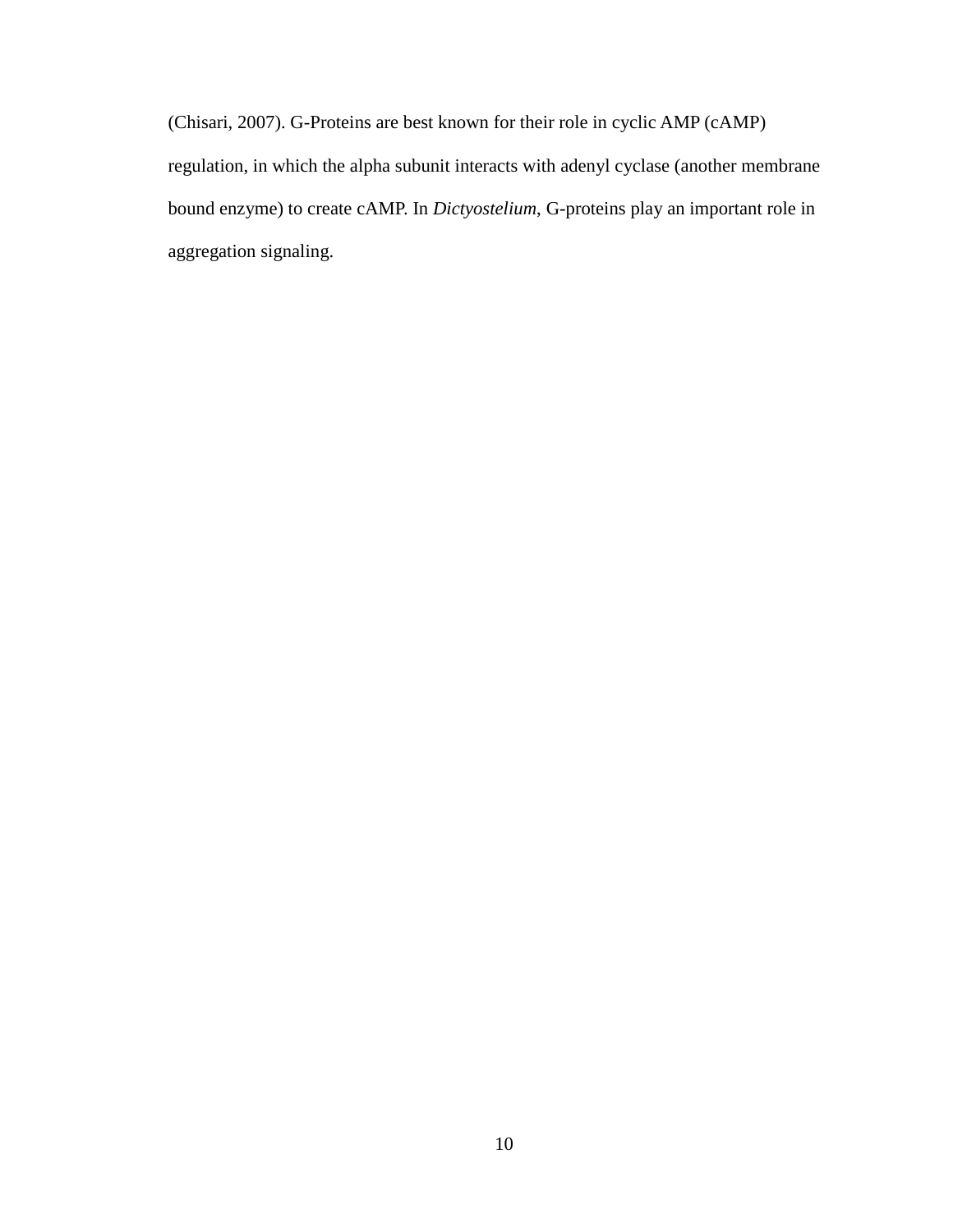#### <span id="page-16-0"></span>**Dictyostelium Background**

*Dictyostelium discoideum* is a haploid soil living amoeba whose complex life cycle makes use of Heterotrimeric G-proteins to transition between its life cycle stages. *Dictyostelium* goes through four stages in its life cycle (Fig 5); vegetative, aggregation, migration, and culmination.



In the vegetative stage, *Dictyostelium* is in its nonsexual reproductive stage. This stage is occupied mostly by the search for food in the form of bacteria and mitotic cell division. When the cells begin to starve they enter the aggregation phase. The transition to aggregation is marked by the creation of biochemical machinery required chemotaxis and adhesion.

During aggregation, G-proteins regulate the production of cyclic-AMP which is secreted by the cells to act as a chemoatractant and signal other cells to aggregate through chemotaxis. Once enough cells have come together, a 'slug' is formed and as a single unit the cells begin to move towards heat and light in search of proper conditions to enter the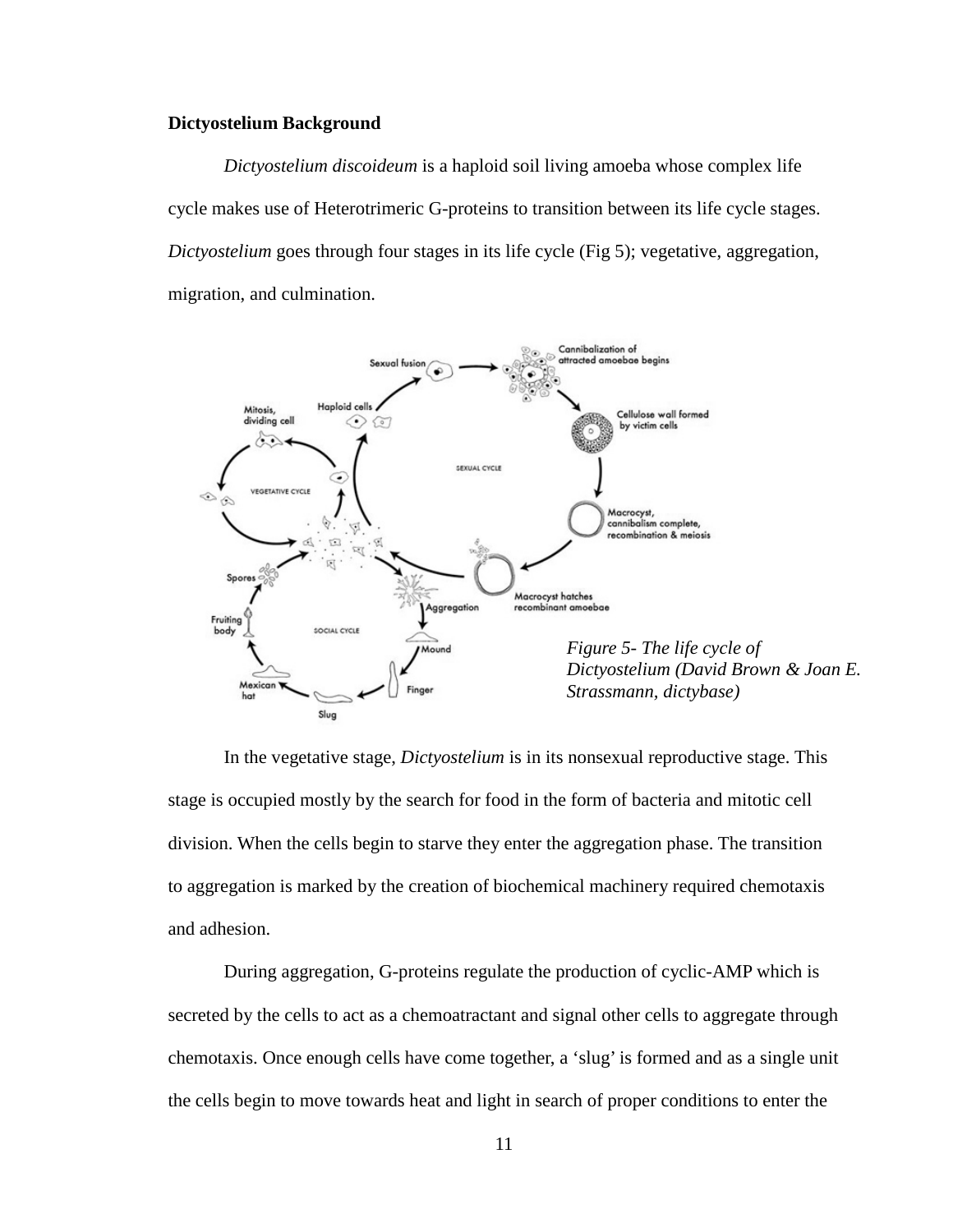culmination phase. The culmination phase begins with the anterior end of the slug adheres to the surface and forms the stalk while the posterior end will become the fruiting body which will create the spores that will begin the new generation of *Dictyostelium* in this new environment

The entire life cycle of *Dictyostelium* takes place in 24 hours and each stage marks major changes in genetic expression.

GA2 is a heterotrimeric G-protein that is involved in the adenylyl cyclase pathway initiated in *Dictyostelium* aggregation. In *Dictyostelium* as in yeast it is actually the  $G_{\beta2}$  is the subunit that is directly responsible for adenylyl cyclase activation.

Due to the aggregation phase's use of G-proteins, this stage is the prime source of PAZ gene (the palmitoylating enzymes of *Dictyostelium*) activity observation. If  $G_{\alpha 2}$  is not properly palmitoylated then there is no aggregation signaling upon starvation especially at high temperatures (above  $29^{\circ}$ C) (Kageyama, MS UMaine 2010). This reliance on palmitoylation is why *Dictyostelium* was chosen as a model organism.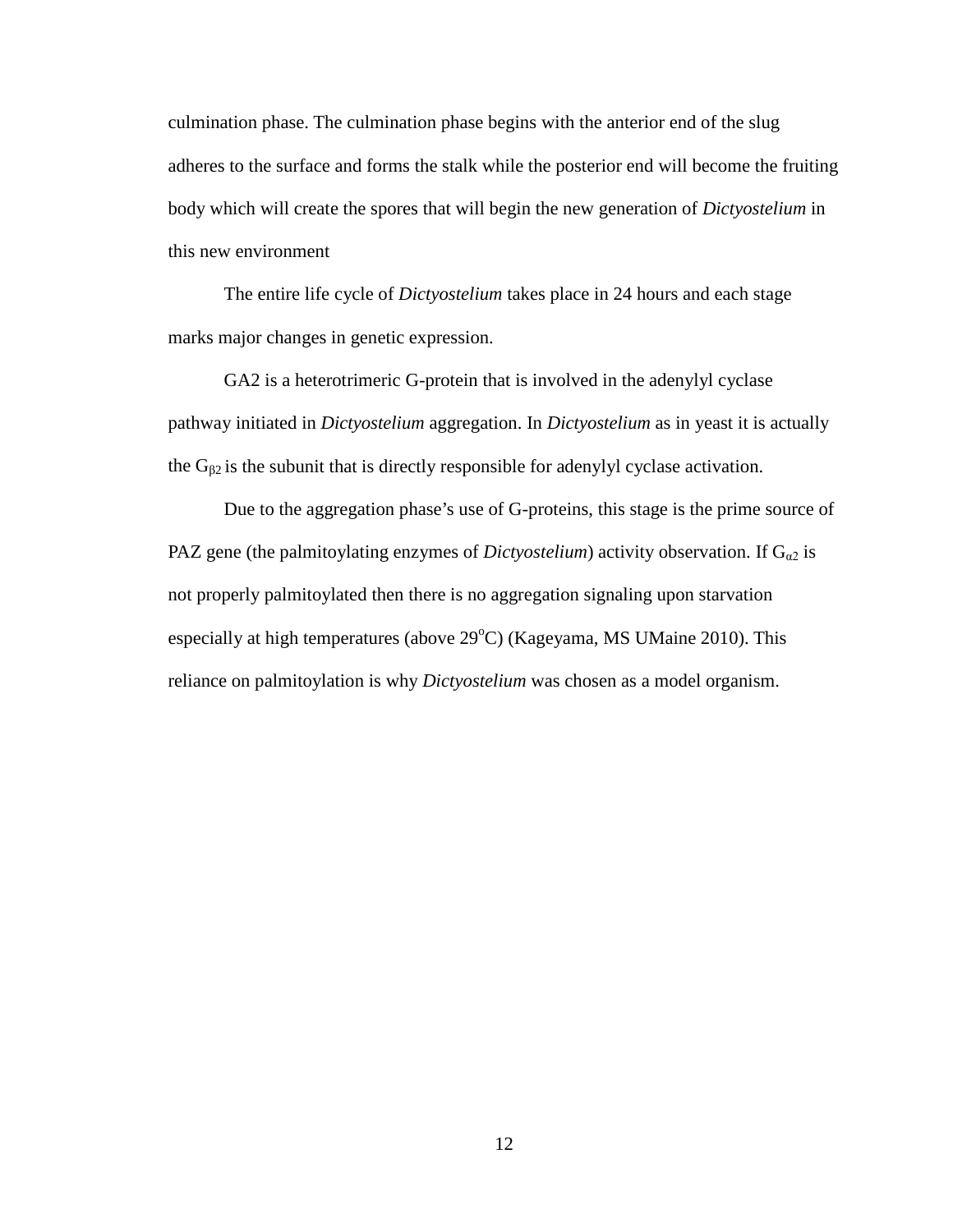

Figure 6 - The various stages of the *Dictyostelium* life cycle starting with the slug and ending with the fruiting body (M.J. Grimson & R.L. Blanton, dictybase)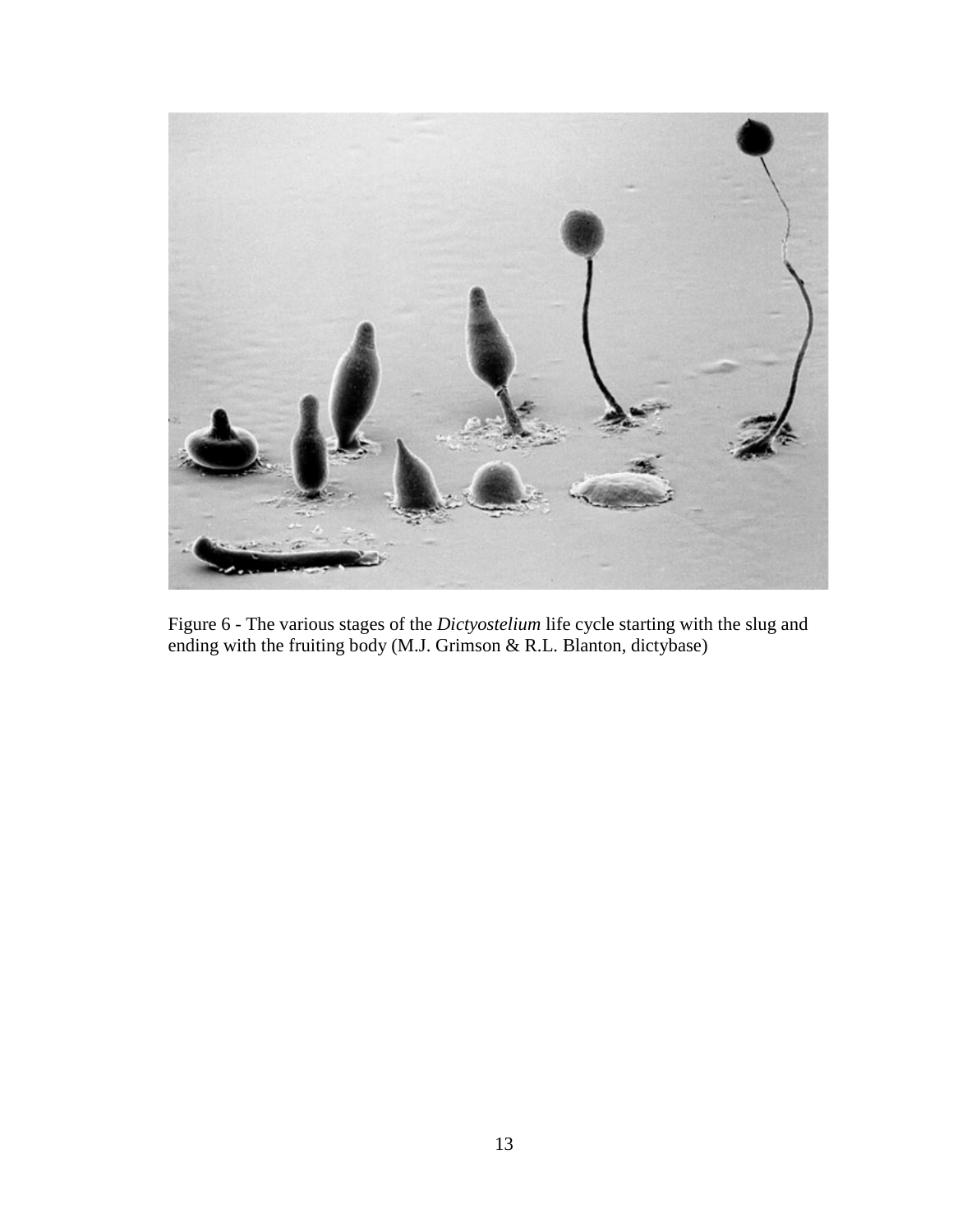#### <span id="page-19-0"></span>**Materials and Methods**

#### **Primer Creation**

All primers were made by Integrated DNA Technologies, Inc. All primers made for this project were designed by Joshua Little using the Primer3 [\(http://frodo.wi.mit.edu/\)](http://frodo.wi.mit.edu/) and the ClustalW2 alignment tool provided by Expasy.org.

#### **PCR Reaction**

Polymerase Chain Reactions were carried out using a tabletop thermal cycler (Mj mini/ PTC-1148) available from BIORAD. All PCR reactions were done in 50 µl. PCR was used to verify the presence of the knock-in cassette in isolated genomic DNA. Site directed mutagenesis PCR was also used to correct an error in PAZ9-YRP, a plasmid.

All PCR reactions were done in a total volume of 50 µl using New England Biolabs Hotstart Phusion polymerase and its associated 10% buffer, 1µmoles of each primer, 1µM of free nucleotides and over 200ng of template DNA.

#### *E. coli* **Cell Culture**

All *E. coli* cells were grown in a Luria Broth medium supplemented [\(http://www.microbelibrary.org\)](http://www.microbelibrary.org/) with either Kanamycin or ampicillan as determined by the plasmid design. All cultures were grown at 37º C on a rotating wheel.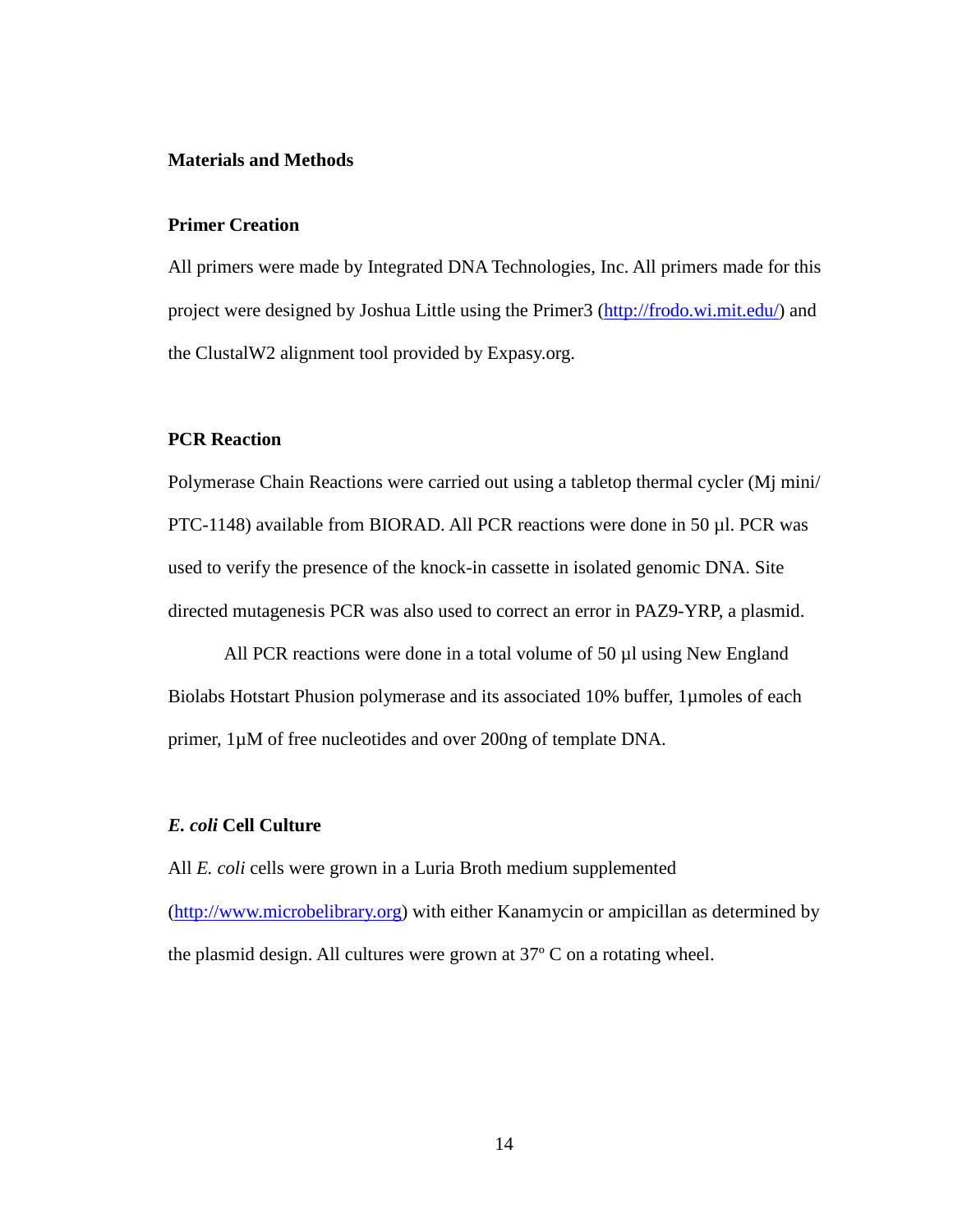#### *E. coli* **cell Preservation**

*E. coli* samples were preserved by first concentrating them using centrifugation then frozen in a 16% sterile glycerol solution at -80º C.

#### *E. coli* **transformation and cloning**

All *E. coli* transformations were done using a TOPO TA cloning kit with competent cells available from [http://products.invitrogen.com/ivgn/product/K456001.](http://products.invitrogen.com/ivgn/product/K456001)

DNA was added to a vial of 'One shot *E. coli*'; the mixture was incubated on ice for 30 minutes. After incubation the cells were heat shocked to 42ºC for 30 seconds. After heat shock, the cells were give 250 µl of provided S.O.C. medium and incubated while shaking for one hour at 37º C. After incubation the cells were spread on an LB plate that was previously spread with a 50 $\mu$ g solution of Kanamycin.

Plates were left to incubate over night at 23 º C. After 24 hours, colonies were selected and grown in normal cultures.

#### **DNA Precipitation**

DNA Precipitation was accomplished by using one volume of 3M sodium acetate (pH 5.2) and 2 volumes of 100% ethanol. Samples were then placed in a -20º C for 1 hour. After the sample was centrifuged; the supernatant was discarded and the pelleted DNA was rinsed with 70% ethanol and then suspended in a variable volume of provided EB buffer.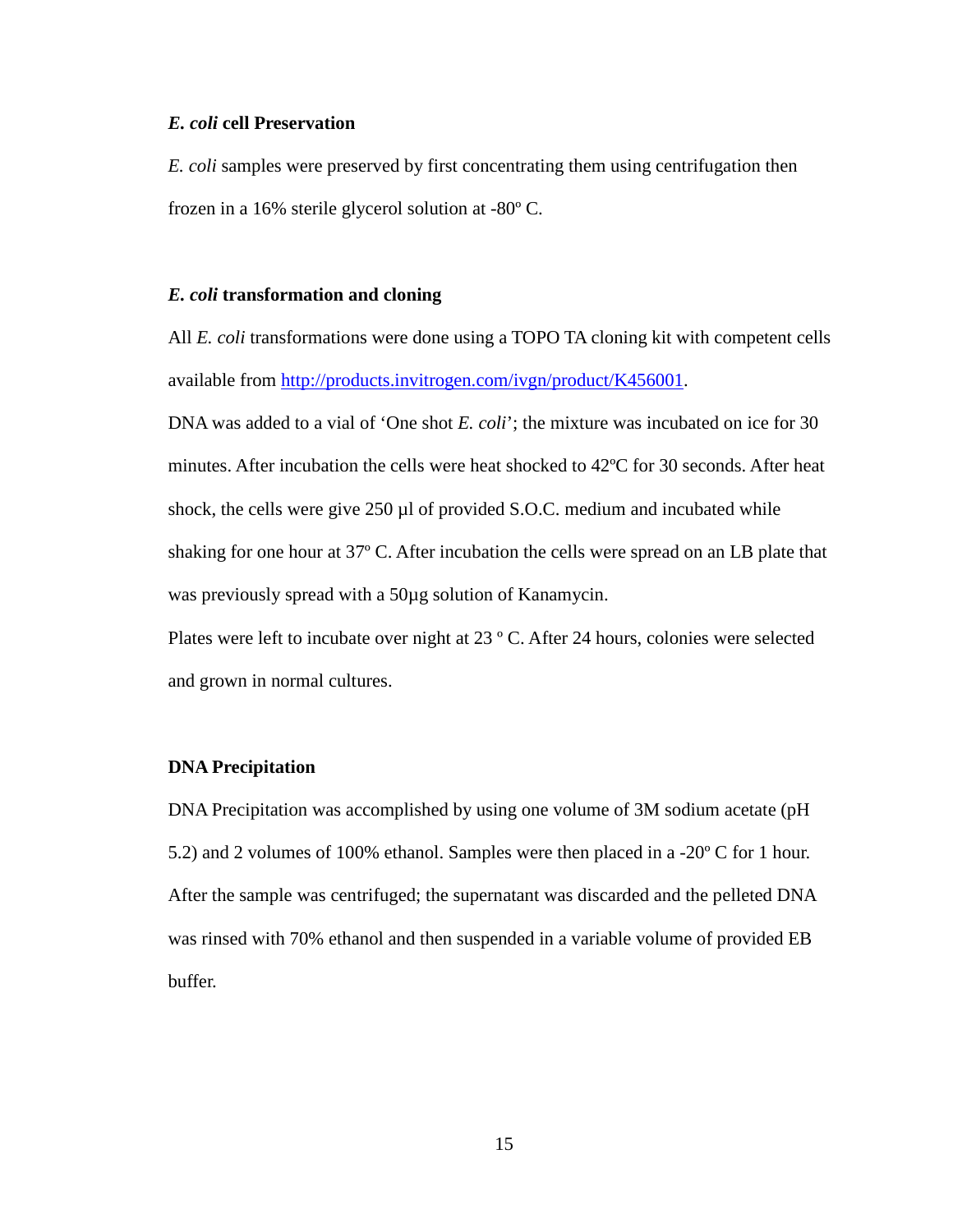#### **DNA Purification by Phenol-Chloroform treatment**

DNA purification from protein and RNA was done using phenol-Chloroform extraction. The DNA sample was diluted to 200µl, then an equal volume of phenol-chloroform was added and vortexed. Once centrifuged at 10 RPM for 5 minutes the sample separated into an aqueous phase, which contained the nucleotide fraction (DNA/RNA), and a lower organic layer, which contained protein. The top layer was pulled off and placed in a new sterile centrifuge tube and combined with 200 $\mu$ l of 1:1 isoamylalcohol and chloroform. This solution was vortexed and centrifuged again. The top layer is pulled off and concentrated through DNA precipitation to give concentrated, purified DNA.

#### **DNA Quantification**

All DNA quantification was done using a NanoDrop Full Spectrum Flourospectrometer available from nanodrop.com

#### *Dictyostelium* **Cultures**

Dictyostelium cultures were grown in a HL5 solution (http://dictybase.org). Knock-in transformed cells were supplemented with Blastocidin-S at  $10 \mu g/ml$  for selection. All cultures were housed in a clear bottom, plastic petri dish and incubated at 22ºC. Medium was changed every five to seven days.

#### **Preserving** *Dictyostelium*

*Dictystelium* cultures were preserved using 20% DMSO to prevent water crystal formation and fetal bovine serum albumin. All samples were stored at -80 degrees.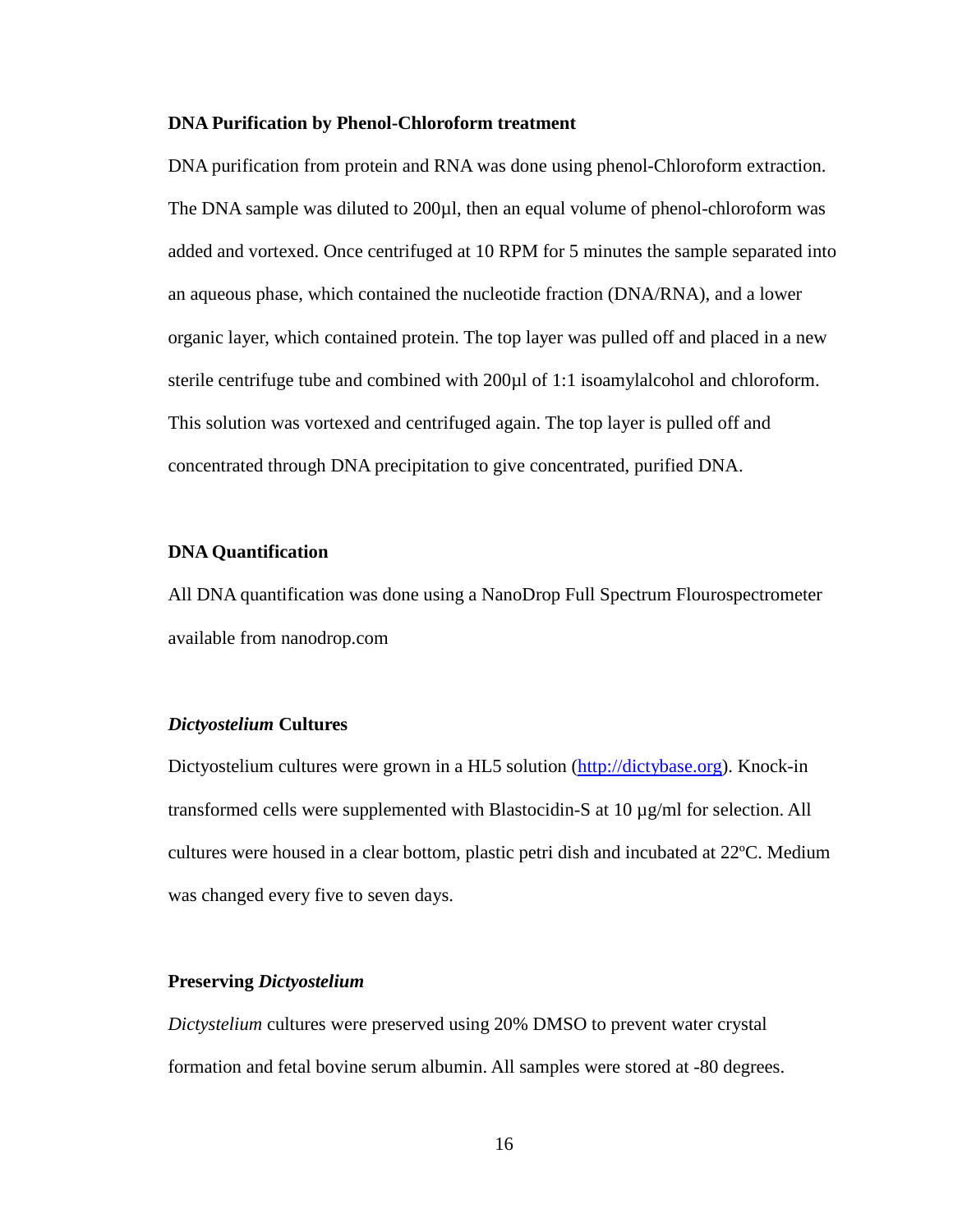#### **DNA Isolation from** *E. coli* **Cells**

All DNA isolation was completed using the Qiagen Spin Miniprep Kit using the manufacturers recommended protocol found at

[\(http://www.qiagen.com/Products/Catalog/Sample-Technologies/DNA-Sample-](http://www.qiagen.com/Products/Catalog/Sample-Technologies/DNA-Sample-Technologies/Plasmid-DNA/QIAprep-Spin-Miniprep-Kit#resources)[Technologies/Plasmid-DNA/QIAprep-Spin-Miniprep-Kit#resources\)](http://www.qiagen.com/Products/Catalog/Sample-Technologies/DNA-Sample-Technologies/Plasmid-DNA/QIAprep-Spin-Miniprep-Kit#resources)

#### **DNA Linearization**

Plasmid linearization was accomplished using digest with restriction enzyme KpnI. Cells were incubated under manufacturers provided buffer at 37 C for 1 hour.

#### **Agarose Gel Electrophoresis**

Agarose gel electrophoresis was done using a 1% mixture of agarose in TPE buffer (Tris base, phosphoric acid and EDTA). All gels were run between 90 and 100 millivolts for 60 minutes in TPE buffer with a 1KB+ ladder (Invitrogen) using 6x loading dye. All gels were then rocked in Ethidium Bromide (1µg/ml) for 15 minutes. Gels were photographed using transluminescent ultraviolet light using an alpha innotech corporation imager system.

#### **DNA transformation into** *Dictyostelium*

Knock-in constructs were introduced to *Dictyostelium* using electroporation at 1.2 KV,  $3\mu$ F and 200 Ohmns. The  $\tau$  (time interval) used was .4 to .6. Cells were then allowed to grow in HL5 medium. Within 24 hours of electroporation, heat killed cells (*E. coli*) were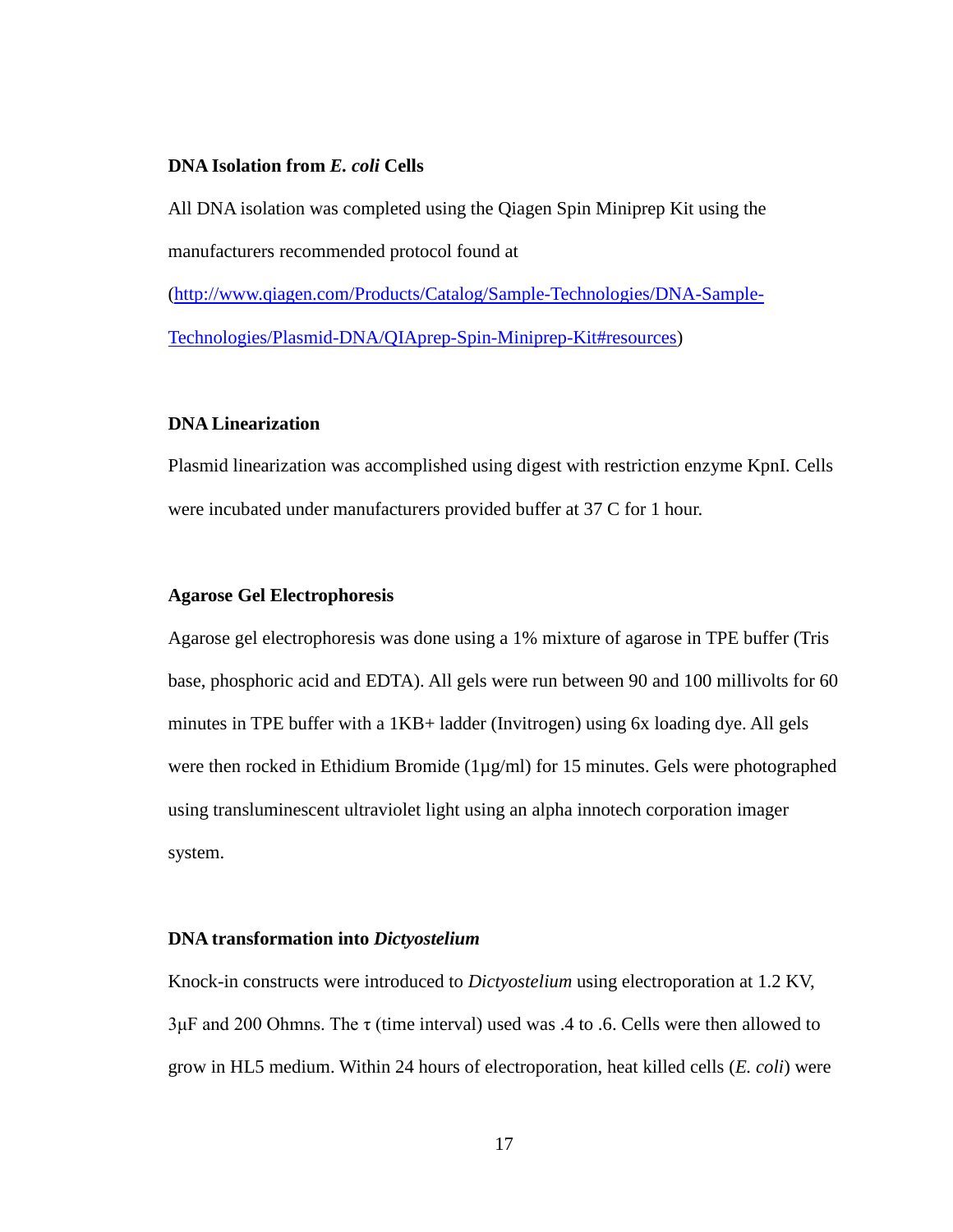added to the medium to improve growth. After 24 hours, Blasticidin S (10ug/ml) was added to select for transformed cells.

#### **Genomic DNA Purification**

Genomic DNA from *Dictyostelium* was obtained using the Dneasy Blood and Tissue Kit available from QIAGEN (http://www.qiagen.com)

#### *Dictyostelium* **Starvation**

*Dictyostelium* cells were prepared for examination by starvation on 1.5% agar plates with development buffer (10nM phosphate buffer,  $2mM MgSO<sub>4</sub>$  and  $.2mM CaCl<sub>2</sub>$ ) for between one and twenty-four hours. Plates were stored at 23º C. Cells were transferred to a glass bottom microculture plate with 1 ml of development buffer before examination

#### **Fluorescent Microscopy**

Knock-in *Dictyostelium* cells were examined using an Olympus IX81 flourescent microscope and examined using Fluoview ASW V.3.1. The cells were exposed to 514- 127 nm light.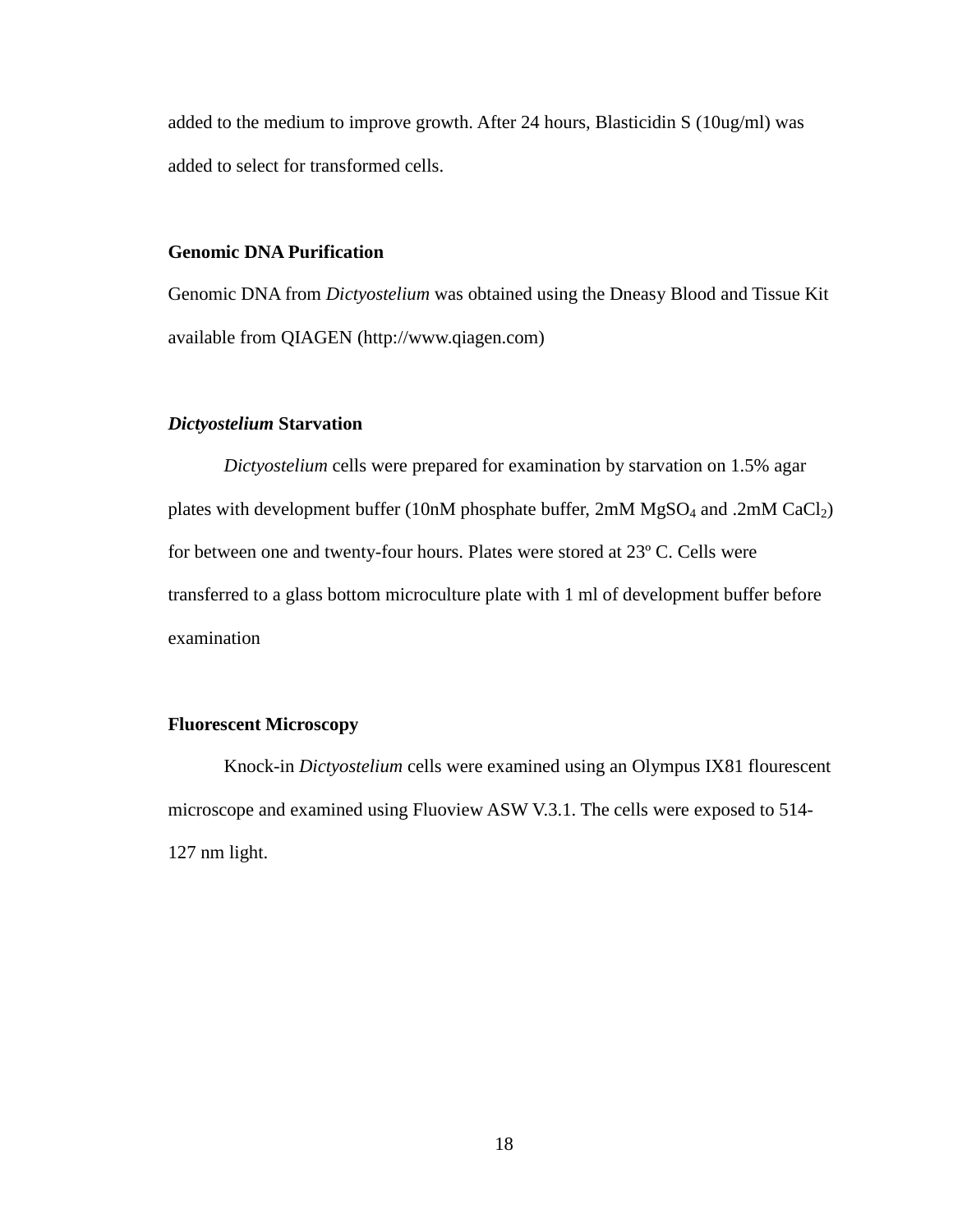### <span id="page-24-0"></span>**Results**

In order to create a knock-in (KI) construct the target gene must first be available in a plasmid; this makes the gene exposed and easily modifiable. Our first step was to introduce a Not1 restriction site and to remove the stop codon from the end of the target gene. The Not1 site is used to ligate the YFP/BSR cassette and removal of the stop codon allows for our cassette to be read in frame with the target gene to create a PAZ-YFP fusion protein.

The next step was to check that the Not1 site was functioning properly. In the case that the knock-in was not in frame an additional mutation may be required.

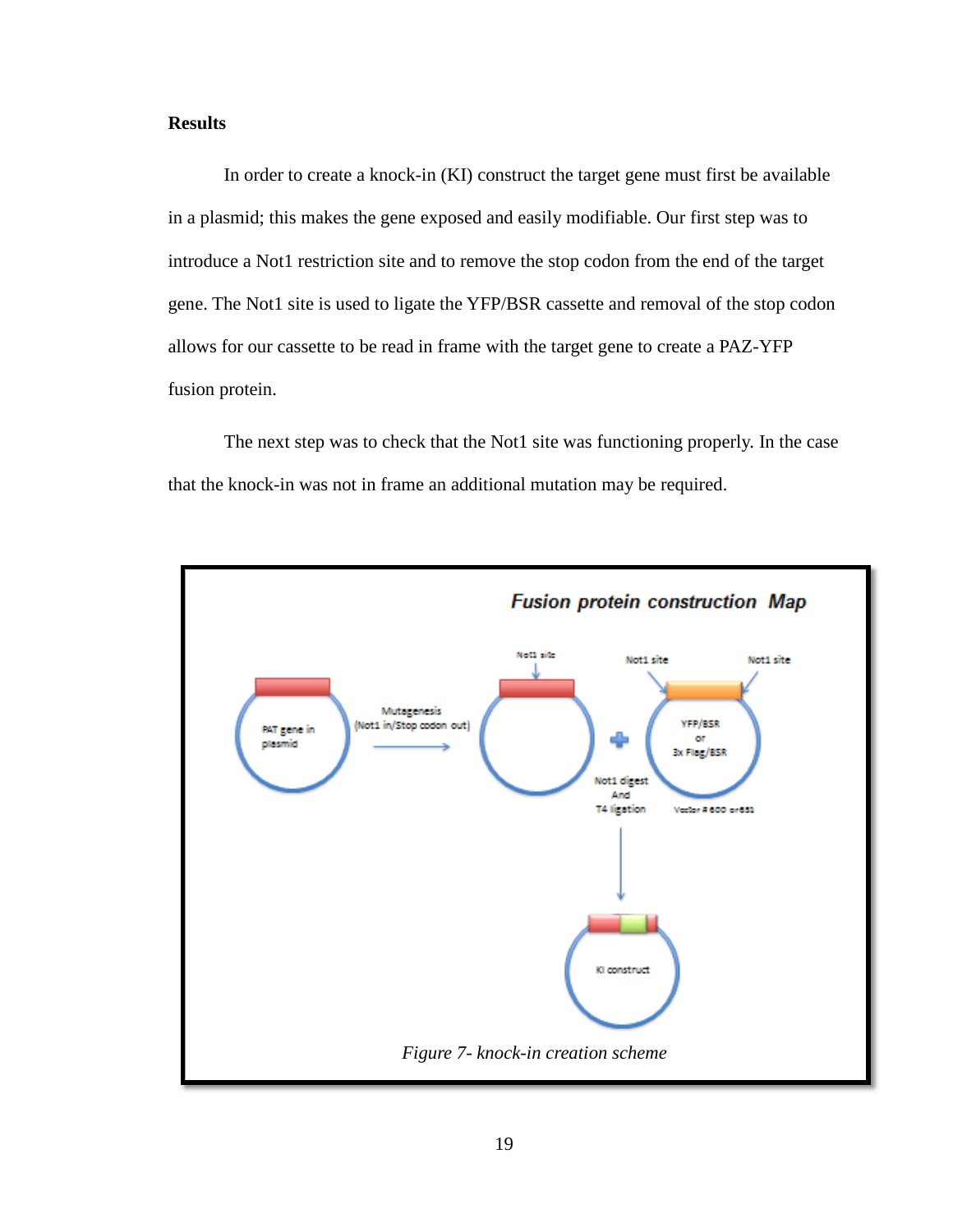The third step was to cut the DNA at the Not1 restriction site. The YFP/BSR cassette, already in a plasmid, is bookended by Not1 sites and was also cut using the not1 restriction enzyme.

The now linearized gene and the YFP/BSR cassette are ligated together using T4 DNA ligase.

Penultimately, the new construct must be transformed into *Dictyostelium* using electroporation.

Lastly, transformed *Dictyostelium* must be examined using PCR and confocal microscopy to verify knock-in validity.

#### **1) Not1 restriction site addition/Stop Codon removal**

First, primers were constructed that began about 20 bases before and after the stop codon of PAZ9; in place of the stop codon in the primers, however, was a Not1



site. Removal of the stop codon allowed for the knock-in to be read continuous with PAZ9 by the ribosome.

Once PCR finished, the resulting DNA was treated with DPN1; a restriction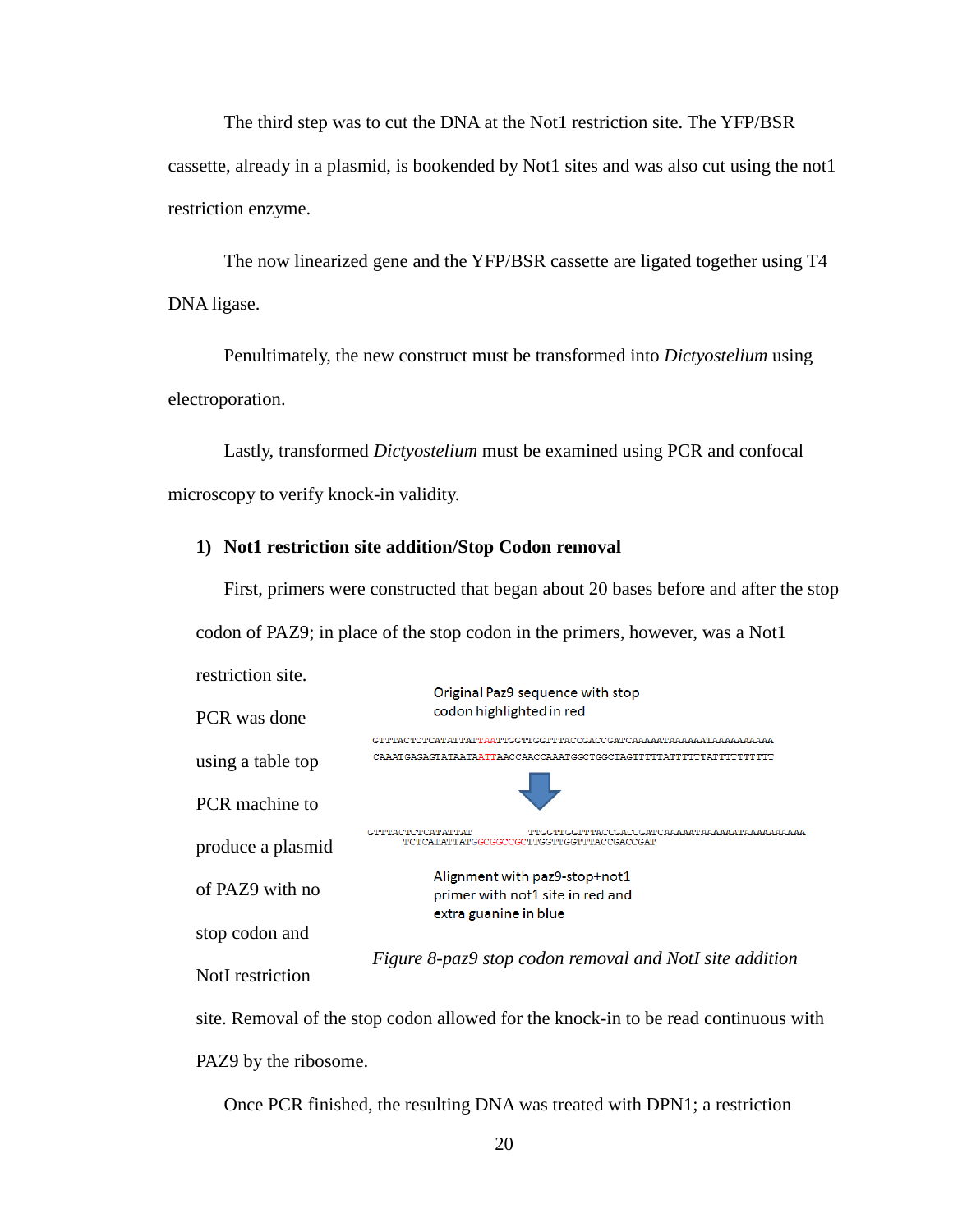enzyme that digests methylated DNA, in this case the original, unmodified DNA (PCR product does not have a chance to be methylated). The modified PAZ9 was then purified using phenylchloroform.

Once precipitated the concentrated modified PAZ9 was inserted into *E. coli* using the TOPO cloning kit and heat shock. *E. coli* was then grown in order to amplify the modified PAZ9. Modified PAZ9 was isolated from the *E. coli* using the Qiagen miniprep kit.

Once amplified and isolated, the PAZ9 plasmid was then digested using Not1 to verify the mutagenesis.

Results of this initial Not1 digest were inconclusive and further testing of the original genomic PAZ9 sample have yielded confusing restriction enzyme analysis results.

#### **2) Point mutation to ensure proper reading frame of Not1**

Paz10 had been brought to this point previously by the Gundersen lab. PAZ10 was first sequenced in order to check the state of its Not1 site. Sequencing revealed that the Not1 site was out of frame and therefore would not create the proper fusion protein of PAZ10 and YFP. In order to make PAZ10 serviceable, two primers were created that mirrored the 30 bases surrounding the Not1 site but the primers inserted an extra guanine base before the Not1 site to correct the reading frame.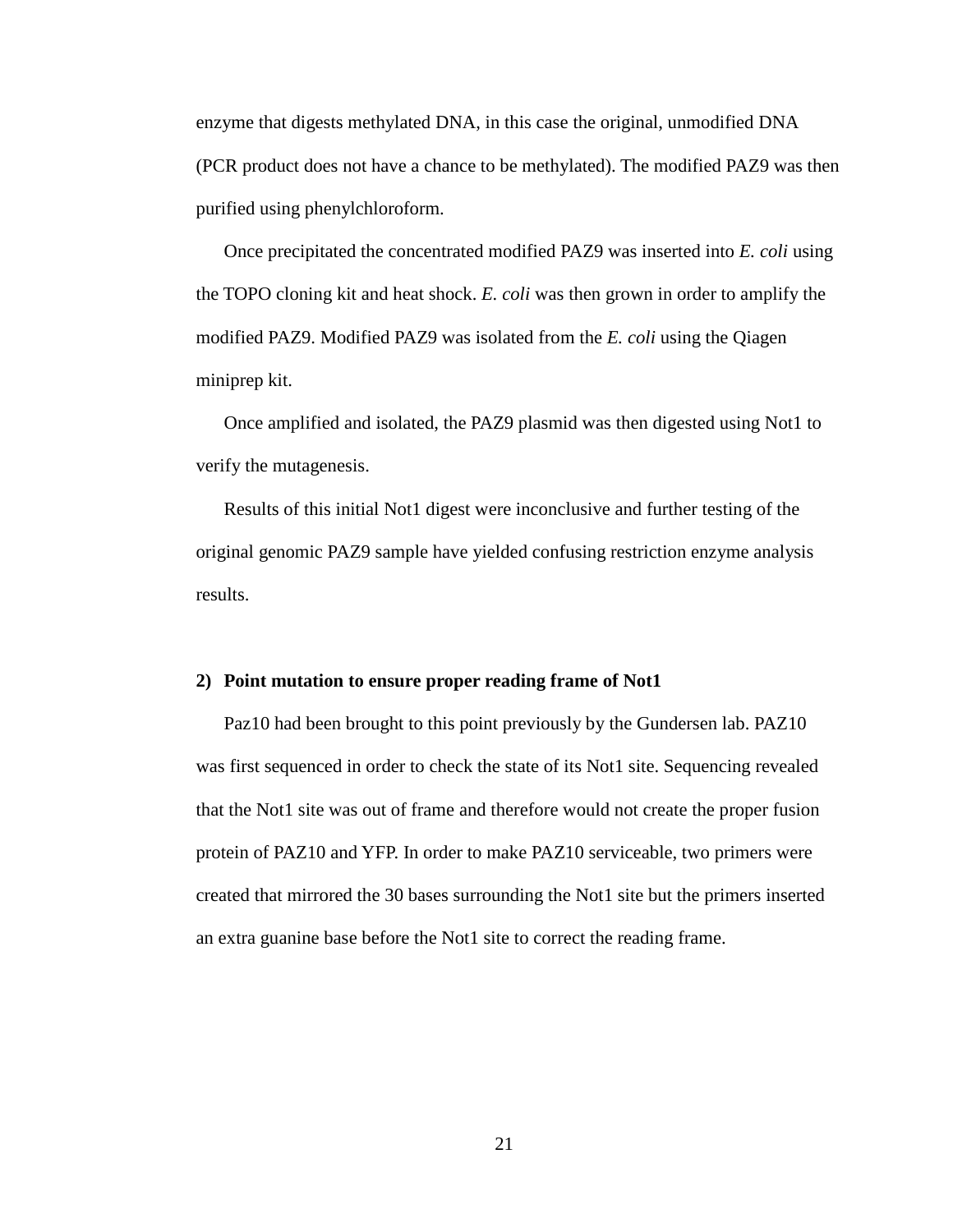#### Original paz10 sequence with Not1 site out of frame (blue)

ATA CTG ATG AAT ATA ATA GGC ATA AAA AAG CGG CCG CAT GGT GAG CAA GGG CGA GGA GCT GTT TAT GAC TAC TTA TAT TAT CCG TAT TIT TTC GCC GGC GTA CCA CTC GTT CCC GCT CCT CGA CAA

paz10-not1fix-a primer ATTATCCGTATTTTTTCCGCCGGCGTACCACTCGTTCC ATACTGATGAATATAATAGGCATAAAAAAGGCGGCCGCATGGTGAGCAAGGGCGAGGAGCTGTT TATGACTACTTATATTATCCGTATTTTTCCGCCGGCGTACCACTCGTTCCCGCTCCTCGACAA TAATAGGCATAAAAAAGGCGGCCGCATGGTGAGCAAGG

Paz10-not1fix-s primer

*Figure 9-paz 10 frame shift correction using 2 custom primers*

<span id="page-27-0"></span>After PCR with the new primers PAZ10 was digested by Dpn1 to remove the template DNA and treated with phenylchloroform to purify the modified DNA.

The purified modified PAZ10 was then transformed into E. coli using heat shock and the TOPO cloning kit. *E. coli* containing the PAZ10 plasmid was grown on agar plates and colonies were selected and allowed to multiply.

Once amplified in *E. coli*, the modified PAZ10 was isolated from the *E. coli* and sequenced to verify the correction.

#### **3) Not1 digest and Ligation with YFP/BSR Cassette**

In order to introduce the YFP/BSR cassette into the target gene the gene must first be opened using the previously added NotI site. Using the NotI enzyme, the enzyme can be linearized and prepared to be ligated with the YFP/BSR cassette which has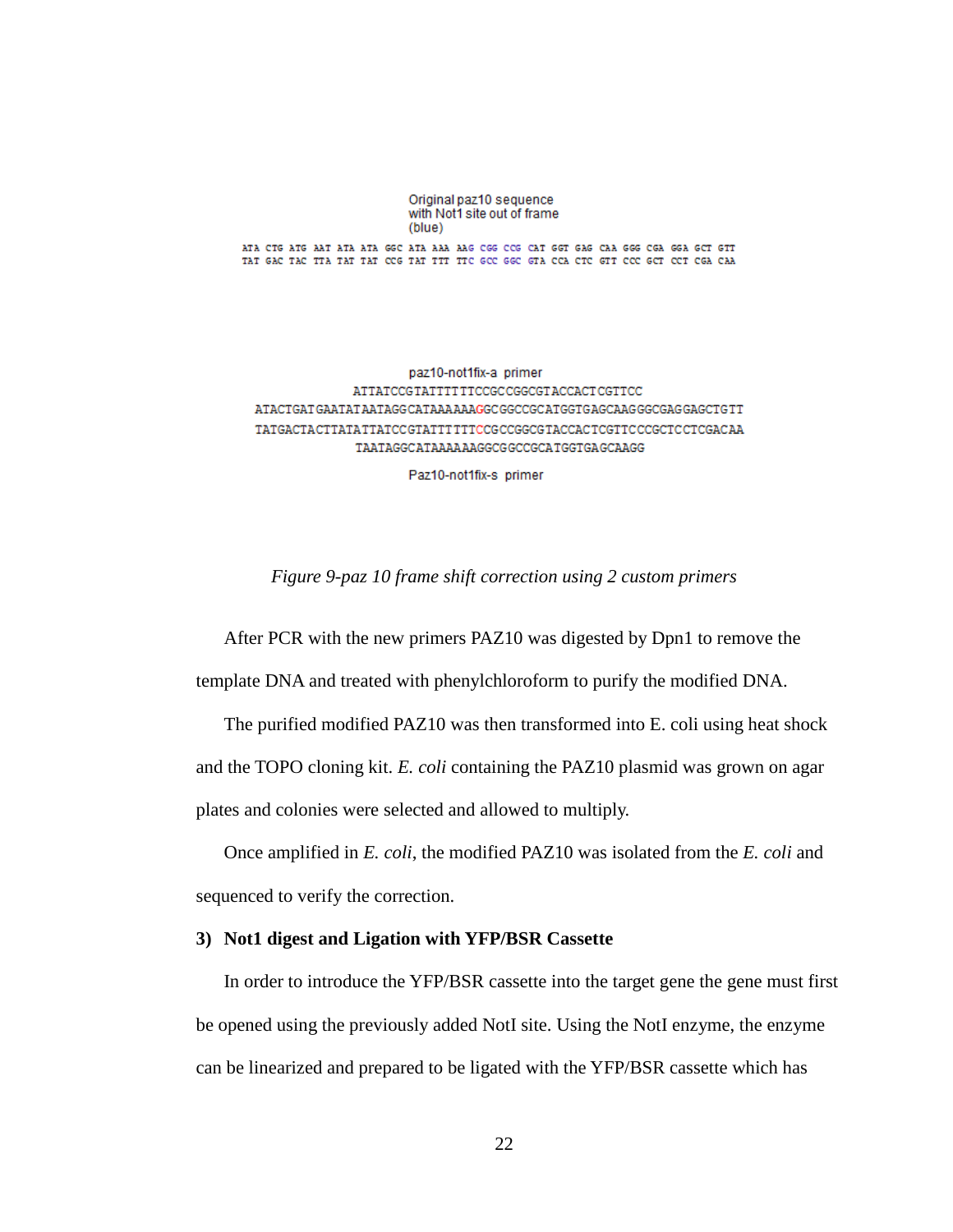also been digested by NotI. The gene and the cassette share complimentary ends now

due to the action of NotI. These ends can be ligated together to form an in frame connection between the gene and the YFP/BSR cassette.

Not1 digest and ligation with the YFP/BSR cassette for PAZ13 was done previously by the Gundersen lab. Not1 digest and ligation with the YFP/BSR cassette for PAZ5 was done previously by the Gundersen lab.

The Not1 site creates overlapping ends on both the YFB/PSR cassette and the newly linearized gene when cut with a Not1 restriction enzyme. In solution, these ends will tend to realign and can be reformed using T4 DNA ligase. This creates a knock-in construct with the YFP running in frame with the target gene and the BSR behind it (under its own promoter).



*Figure 10-Not1 restriction site (NEB)*



*Figure 11 - Paz13 linearization check using gel electrophoresis. The single band indicated a total digest*

#### *4)* **Knock-in transformation into** *Dictyostelium*

Now that the knock-in is created it needs to be introduced to *Dictyostelium*. This is done using electroporation; a mechanical process through which the plasma membrane of the *Dictyostelium* is opened using electric current. The knock-in can then be introduced directly into the genome of *Dictyostelium* where a crossover event will lead to the incorporation of the knock-in into the genome of the cell.

The PAZ13 plasmid was isolated from *E. coli* using the Qiagen miniprep kit.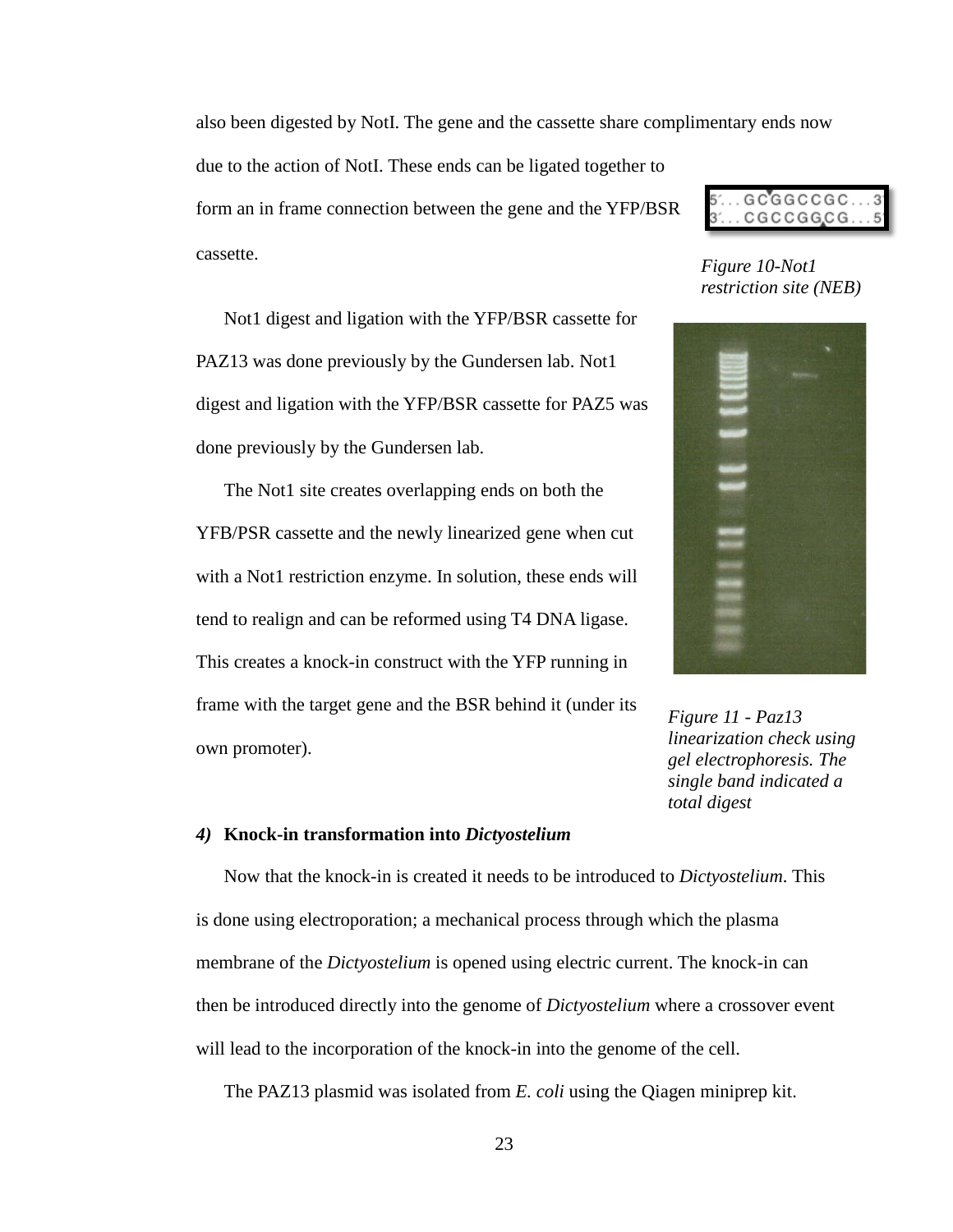PAZ13 was then linearized using Kpn1 to allow incorporation into the genome through a double cross-over event. Linearized PAZ13 was purified using phenolchloroform and then precipitated to concentrate the linearized DNA.

Electrophoresis was then used to verify the linearization of PAZ13.

The linearized PAZ13 plasmid was then inserted into *Dictyostelium* using electroporation. These pores allow for the linearized plasmid to pass through the plasma membrane into the cytosol where they will be inducted into the genome of *Dictyostelium* through double crossover during mitotic division.

PAZ5 introduction to *Dictyostelium* was done previously by the Gundersen lab.

#### **5) Verification by Genomic PCR and Fluorescence**

| In order to verify that the     |                                                                   |     |
|---------------------------------|-------------------------------------------------------------------|-----|
| knock-in has been successfully  | CGATTATTTAGACACAAAGCTTAAAGATGATAAATTATTTGGCGGCAATGAGAGACTCTA 2100 |     |
|                                 | TCATAGATTTTGGACAGTGATGGGTGTGTTGACAGTATTGGTGCCAACCTGGATTCTATG 2160 |     |
| incorporated into the genome of |                                                                   |     |
| Dictyostelium by double         | CTATGTGCCAGTGATATTTGGGTTACCATTGTTGGCTGTCGGTGGCTACTTTTTAAAGAA 2220 | -26 |
|                                 | 147 bp product expected                                           |     |
| crossover there must be proof   | Figure 12-Half forward and half reverse primer alignment          |     |
| that both the YFP/BSR cassette  | shows a 147 bp product.                                           |     |

is present in the genome by PCR and that both are functional by antibiotic selection and fluorescence.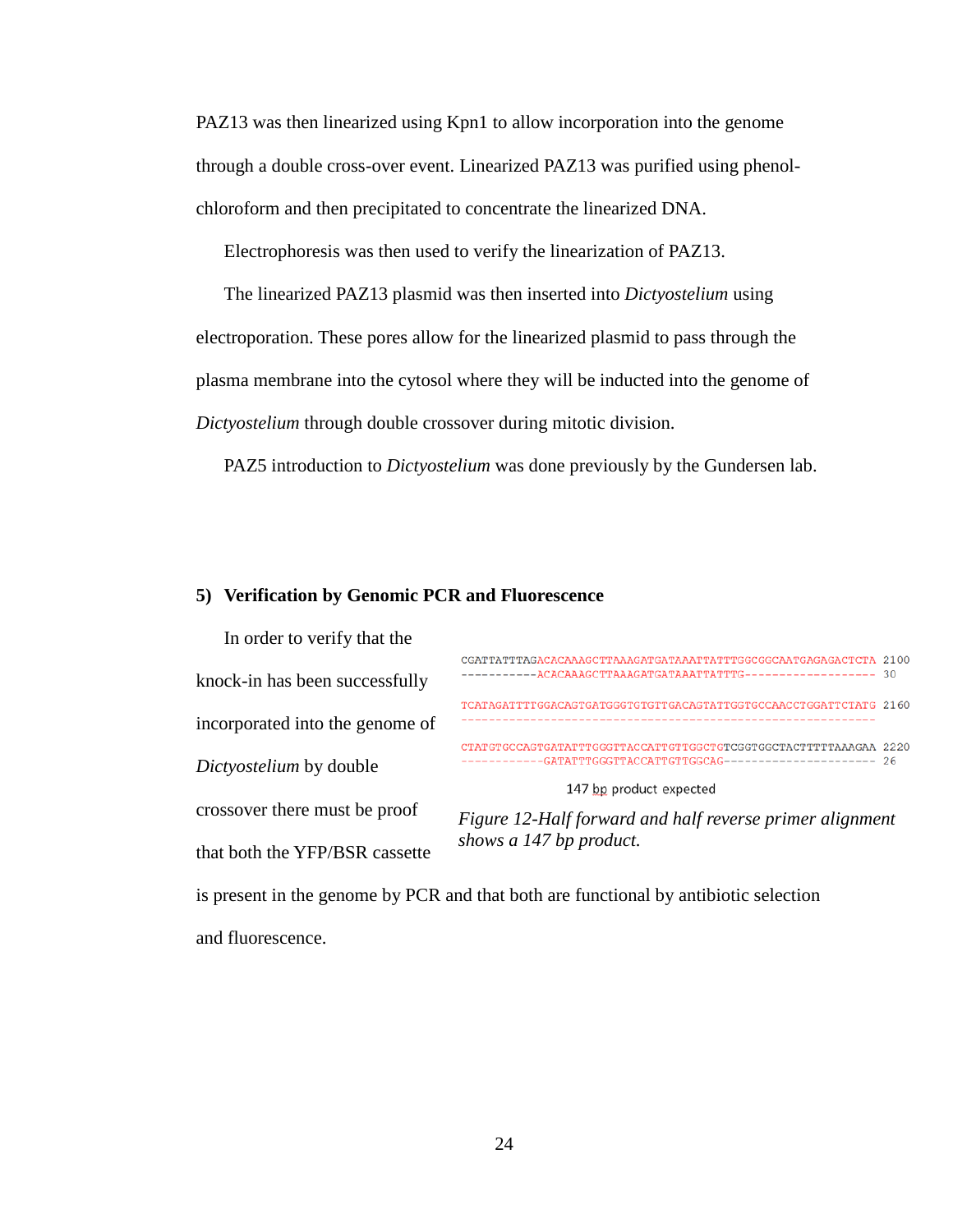To verify knock-in presence in Paz5 and Paz13 first the integrity of the genomic DNA was tested using specific PCR primers created from Paz5. (Paz13 genomic DNA contains the unmodified Paz5) Primers were expected to create a product that was 170 base pairs in length

With the integrity verified, two different PCR checks were used to verify the knock-in. YFP/BSR presence was checked using specific primers with the YFP/BSR sequence and primers that ran from the genomic DNA through the YFP/BSR cassette were used to ensure that the cassette knocked into the proper place on the gene.



*Figure 13- Paz5/Paz13 genomic integrity check using half forward and half reverse primers. Product is between 100 and 200 bp long*

First, in order to verify the presence of the YFP and

BSR cassette a PCR was done using primers created both from the YFP and BSR sequence.



<span id="page-30-0"></span>*Figure 14-YFP and BSR primer alignment*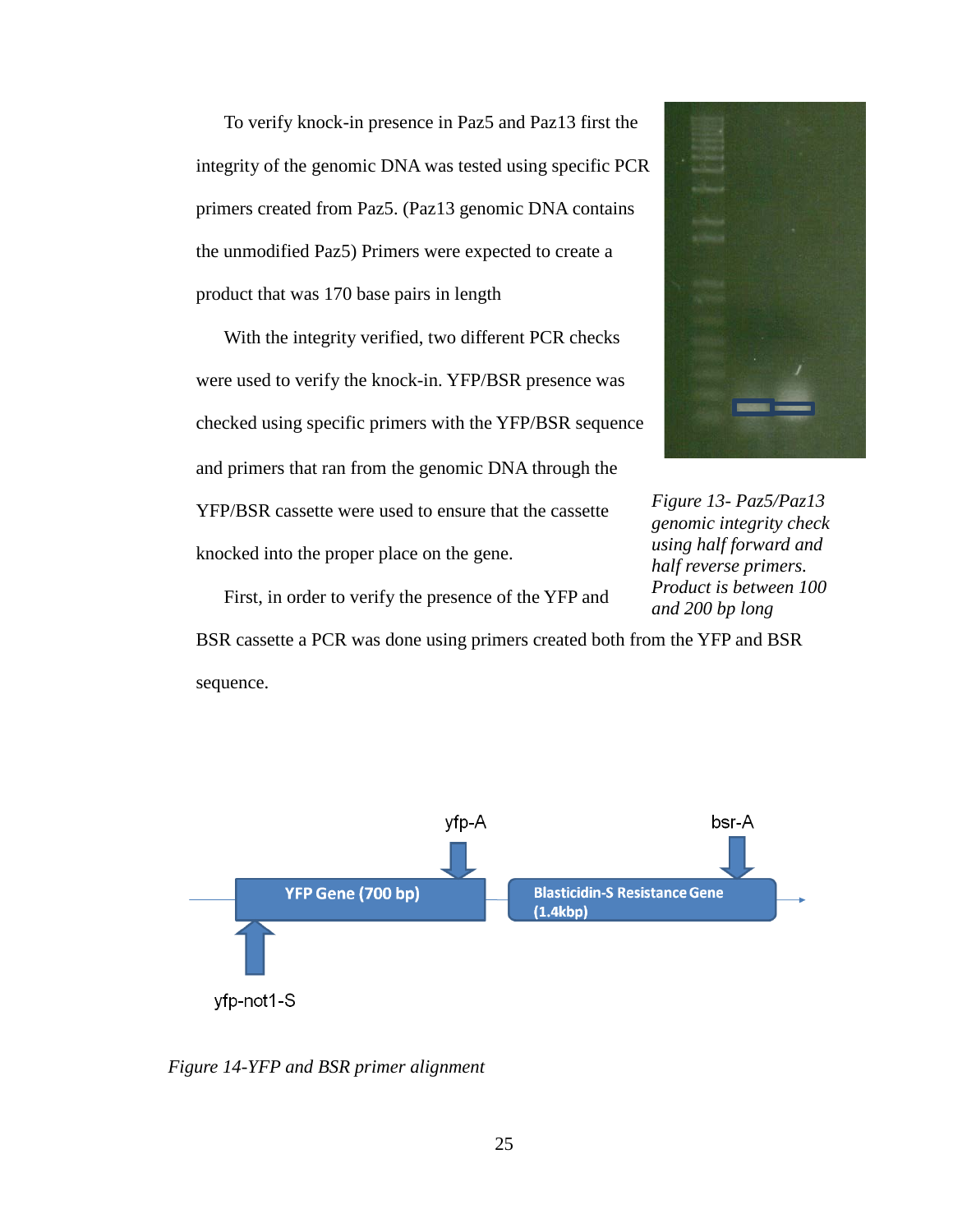

*Figure 15-Gel electrophoresis shows YFP primer product that is the expected 700bp long*

PCR was done using the genomic DNA preparations from PAZ5 and PAZ13 as well as the original PAZ13 plasmid as a control. The YFP-Not1-s primer was used in both cases with the YFP-A being used to verify YFP alone and the BSR-A primer being use to show that BSR cassette was in place directly behind the YFP.

PCR was then used to verify the BSR placement. Because products could not be made using the antisense primer from BSR a complimentary sense primer was

create and used. This primer, however, did not create product.

Following verification of the YFP/BSR cassette's incorporation into the gene its proper placement needed to be verified using primers which ran into the YFP gene from the PAZ gene (Fig. 16). From this we expected to see a product that was around 1.4kbp in length but we were unable to produce any product.



Expected product is around 1.4kbp

*Figure 16- YFP placement check using one primer from genomic and one primer from the YFP.*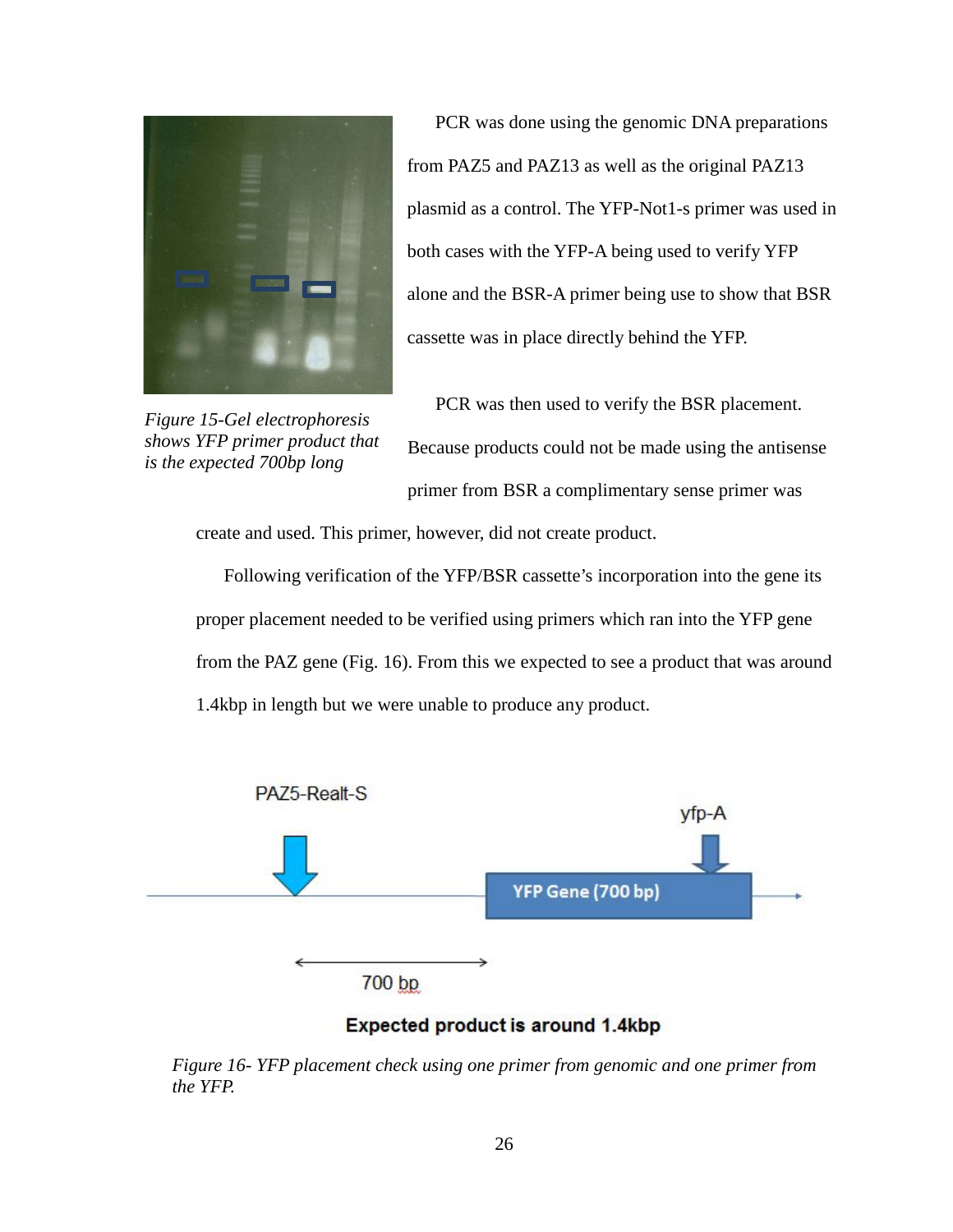Lastly, fluorescence was checked using confocal microscopy. When viewed using the Eyfp setting of Fluoview-ASW. Three different PAZ13 clones and one PAZ5 transformation were examined starved for 24 hours, 6 hours and 1 hour. All samples showed no fluorescence. Samples of stalks, spores and slugs were examined.

<span id="page-32-0"></span>

*Figure 17 - example of fluorescence. Gα2-YFP fusion protein expressed in wild type Dictyostelium*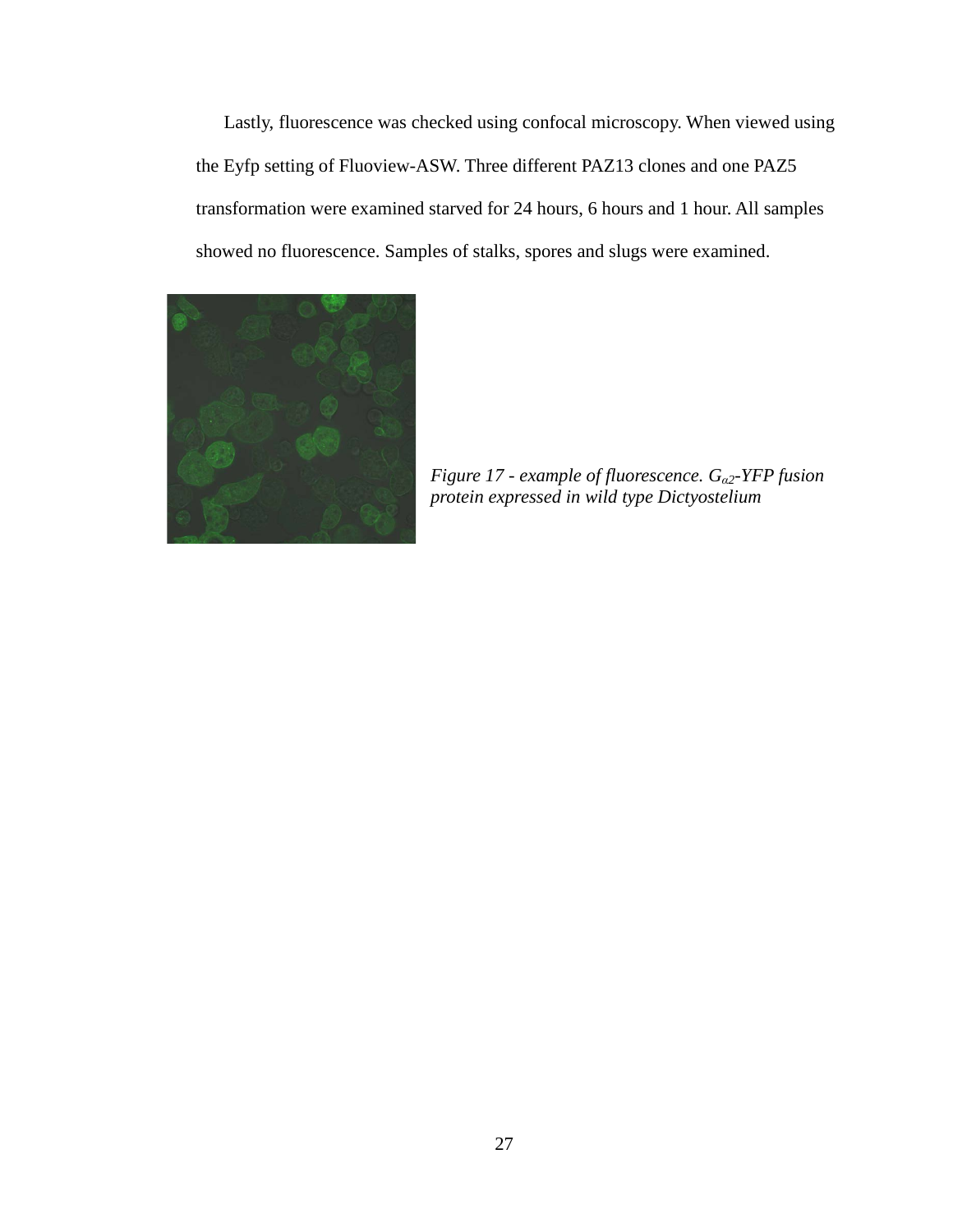

<span id="page-33-0"></span>*Figure 18-Confocal Microscopy results for Paz5 and three clones of Paz13. Images are composites of both light and confocal images*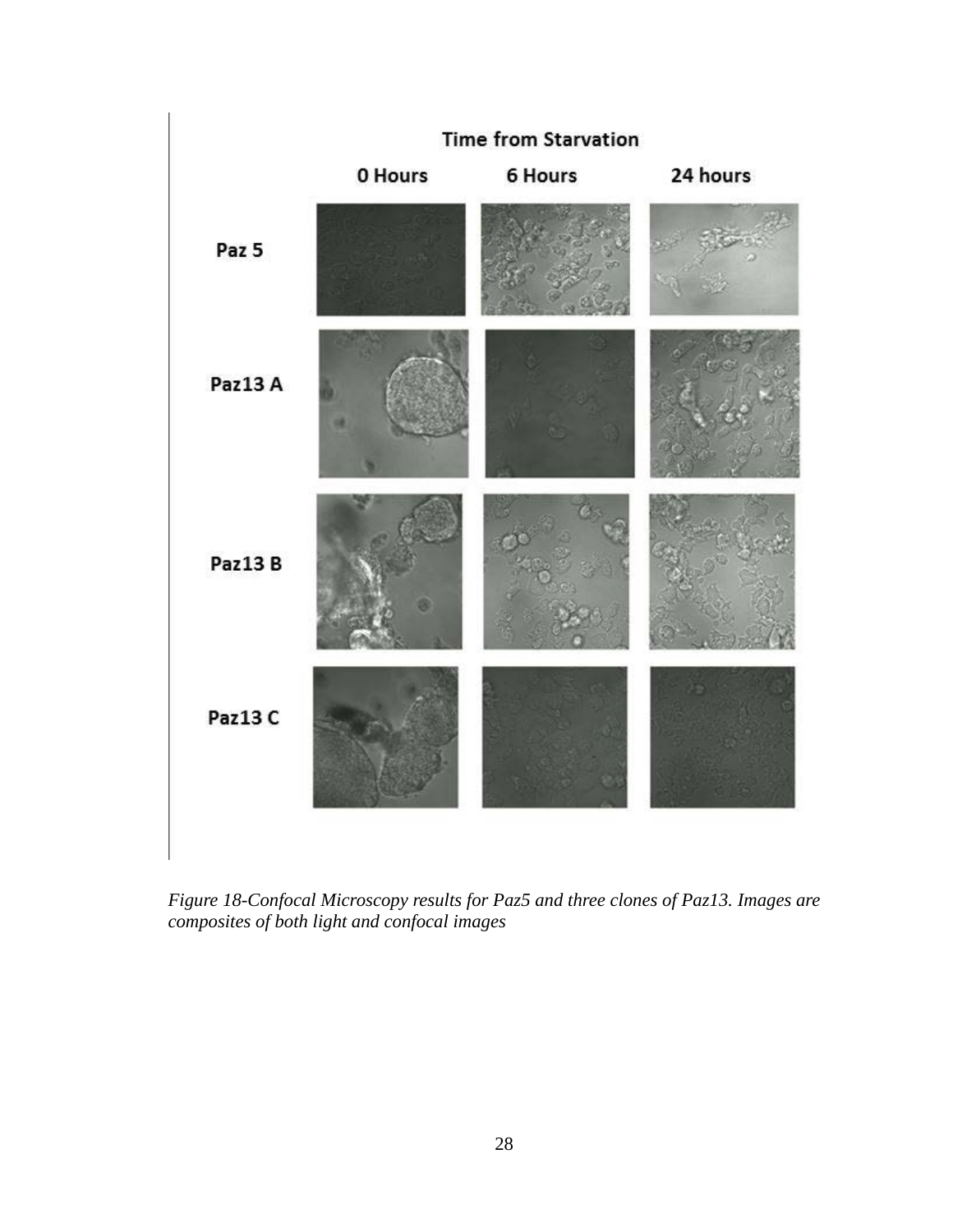#### <span id="page-34-0"></span>**Discussion**

Analysis of the above outlined process for knock-in creation has shown that each step is feasible and can be used to progress a wild type gene to a complete knock-in construct in *Dictyostelium*. While time did not allow for one gene to be taken through the entire process each step was undertaken in the completion of this thesis so that the entire process could be experienced and analyzed.

Paz5 and Paz 13 were brought to verification using the outlined procedure to mixed results. While PCR showed that both YFP and BSR genes were present in the knock-in construct's genomic DNA, no fluorescence was observed using confocal microscopy. BSR knock-in was also verified using Blasticidin-S antibiotic selection.

PAZ10 was successfully corrected using point mutation PCR and verified using targeted DNA sequencing of the gene. This correction will allow for proper fusion protein with the YFP/BSR cassette.

PAZ9, however, represents a conundrum. At present, PAZ9 is being reevaluated for possible exchange into a new vector with better suited restriction sites.

The value of this thesis comes in the creation progression of four different PATs of *Dictyostelium* towards becoming YFP/BSR knock-in constructs. These knock-in constructs allow for the expression timing and location to be visualized in living cells. Real time PCR can be used to determine the expression timing of protein synthesis but these results cannot tell us in what specific cells or in what part of an organism. Most importantly real time PCR cannot be used to watch how the expression develops in the living cell.

With the information about the timing and placement of PAT gene expression in growing cells we can begin to learn more about the function and purpose of each PAT in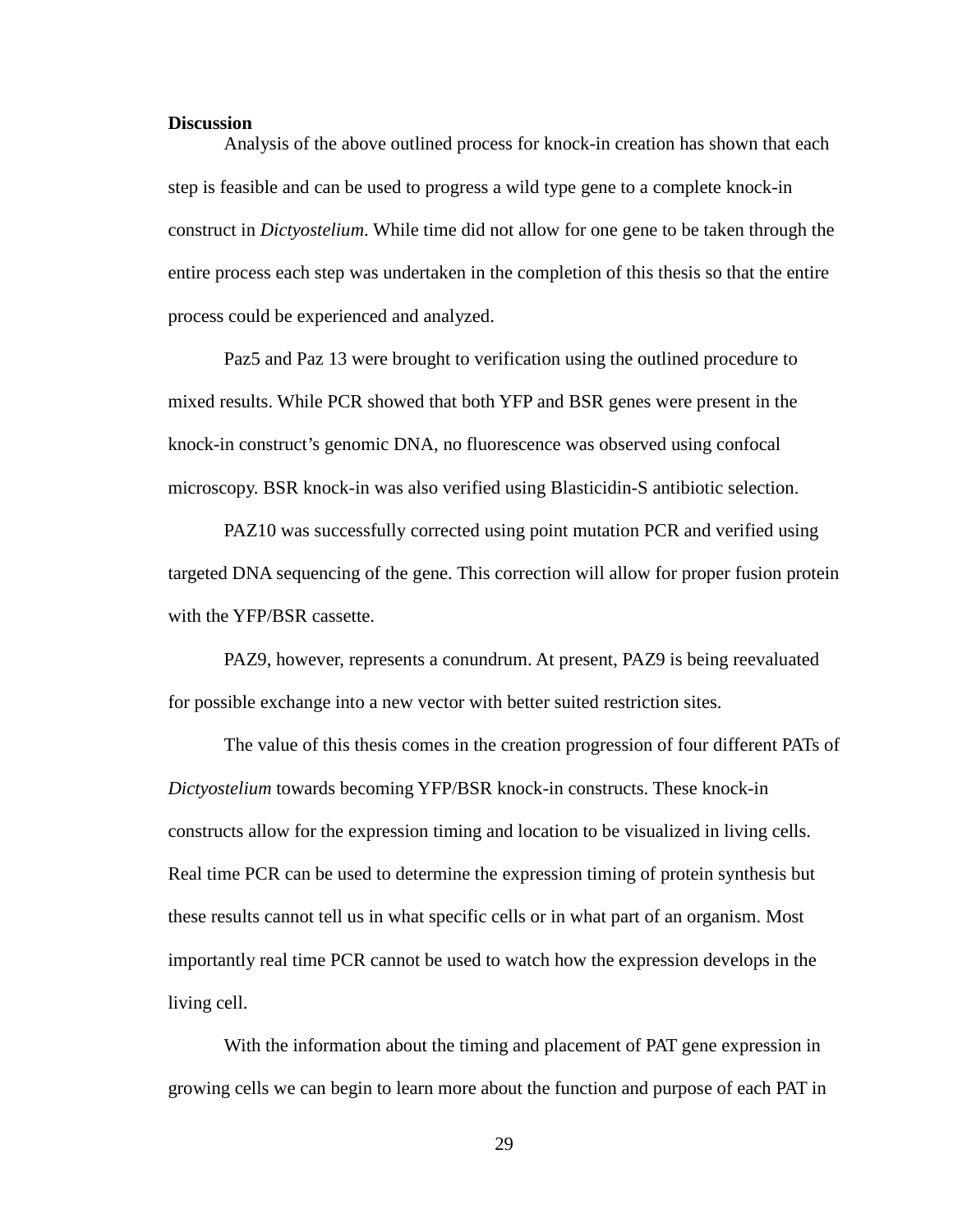the cell. The purpose of these PATs can then be used to begin looking at substrates and the functional importance of palmitoylation to their task.

The basic mechanism and function of palmitoylation is still mostly unknown. Basic knowledge such as expression patterns about specific PATs can help us to begin understanding palmitoylation as a conserved process across all taxa.

With luck, by expanding the zeitgeist of palmitoylation we can begin to utilize this research to tackle the wealth of human tribulations associated with palmitoylation such as developmental disorder, cancer proliferation and hormone imbalance.

Connected research being done in the Gundersen lab with genetic knock-outs will help to further elucidate the nature of the PAZ proteins by showing how their absence will impact the development and survival of *Dictyostelium*.

Lack of fluorescence in PAZ13 and PAZ5 constructs presents a puzzle for further research. While PCR was able to verify that the YFP is present in the construct, the lack of fluorescence would imply that the gene is either not being expressed or that once expressed secondary folding of the protein is being inhibited.

Data gained from this thesis is also limited by its use of a haploid bacterial organism like *Dictyostelium* and the direct correlation to palmitoylation in humans is clouded.

Given more time I would like to conduct additional PCR experiments from the end of the YFP to the beginning of the BSR in an attempt to create a successful product under the assumption that a smaller product should be easier to create. I would also like to begin looking at the sequenced genome of *Dictyostelium* in an attempt to identify alternate knock-in sites and test these with PCR.

30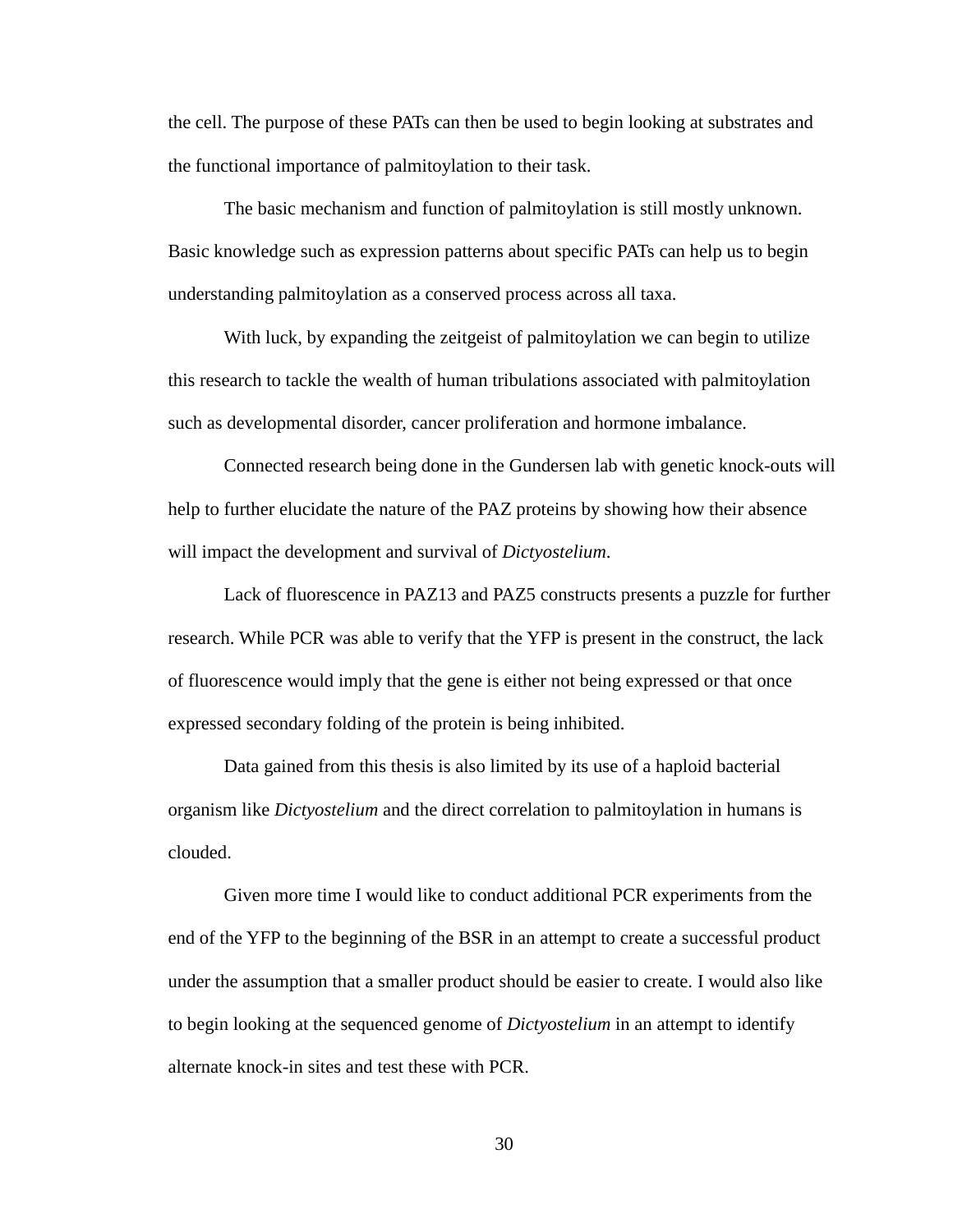In the future, all the PAZ genes in *Dictyostelium* must have knock-in constructs made in order to understand their unique expression patterns. PAZ10, now corrected, requires insertion of the YFP/BSR cassette and introduction into *Dictyostelium*. PAZ5 and PAZ13 expression data can now be used to begin examining their importance to *Dictyostelium*.

This data and more like it must be used to continue researching the aspects of palmitoylation that next to nothing it known about such as its kinetic mechanism, target protein consensus sequences, energetic costs and benefits of palmitoylation and, broadly, the costs and benefits of palmitoylation to cells and eventually to the multicellular organism.

Palmitoylation represents a highly important cellular process that research has overlooked in its attempt to combat human illness. Modern biochemistry cannot continue to ignore palmitoylation when it has been linked to such serious human conditions. Research from this thesis and, more importantly, the Gundersen lab as a whole, can begin to unravel the process of palmitoylation. Integrated with the work of other labs around the world, the successes of each small research project can begin to form a comprehensive knowledge base about palmitoylation that can eventually be applied to that most basic of scientific goals; to allay the human condition.

31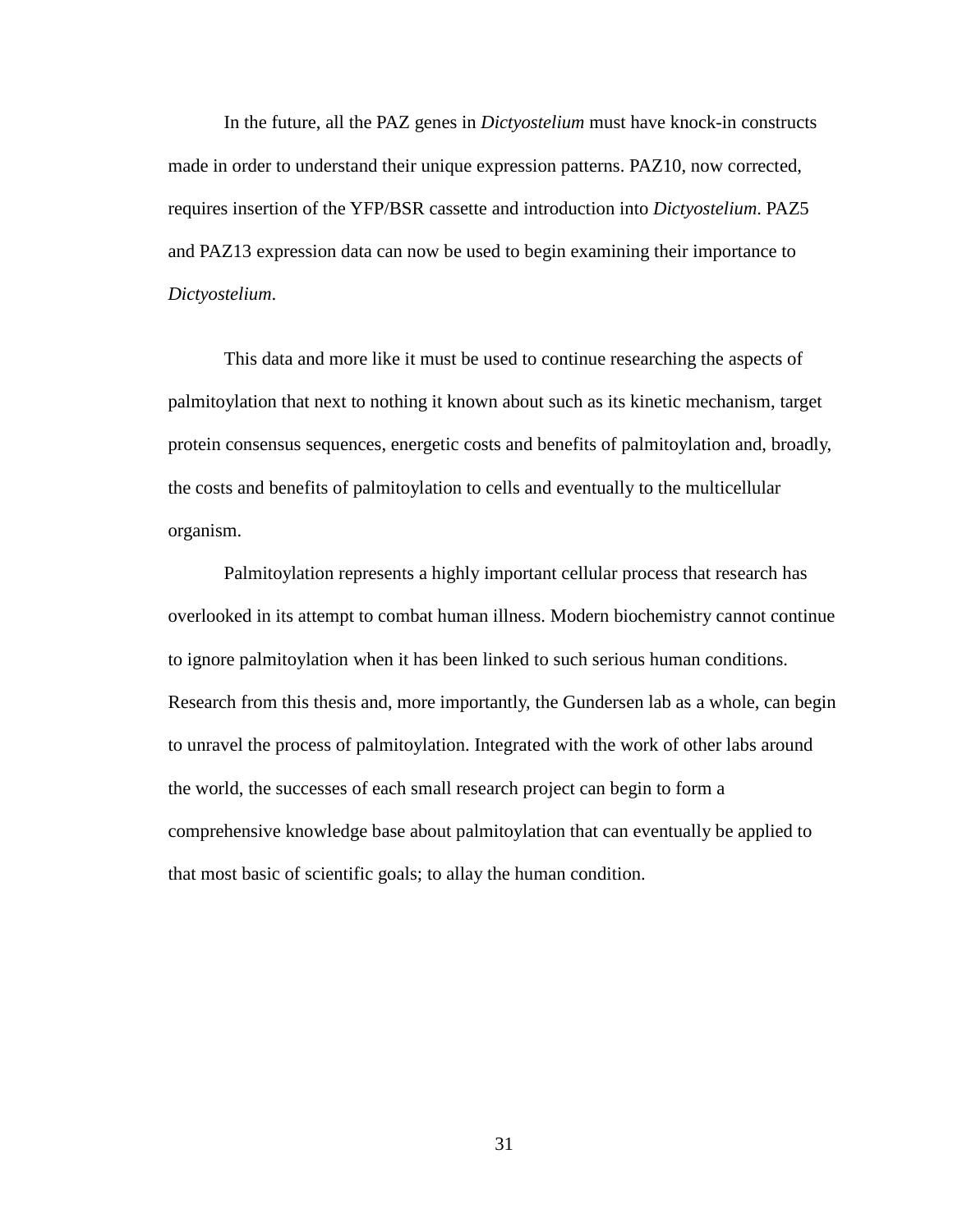#### <span id="page-37-0"></span>**Works Cited**

- Bartels, D. J., D. A. Mitchell, X. Dong, and R. J. Deschenes. "Erf2, a Novel Gene Product That Affects the Localization and Palmitoylation of Ras2 in Saccharomyces Cerevisiae." *Journal of Mollecular Cell Biology* 19 (1999): 6775-787. *Web of Science*. Web. 1 Mar. 2013.
- Brown, DA, and E. London. "Structure and Function of Sphingolipid- and Cholesterol-rich Membrane Rafts." *Journal of Biological Chemistry* 275.23 (2000): 17221-7224. Print.
- Chen, W.-Y. "Case-control Study and Transmission Disequilibrium Test Provide Consistent Evidence for Association between Schizophrenia and Genetic Variation in the 22q11 Gene ZDHHC8." *Human Molecular Genetics* 13.23 (2004): 2991-995. Print.
- Chisari, M., D. K. Saini, V. Kalyanaraman, and N. Gautam. "Shuttling of G Protein Subunits between the Plasma Membrane and Intracellular Membranes." *Journal of Biological Chemistry* 282.33 (2007): 24092-4098. Print.
- Chisari, M., D. K. Saini, V. Kalyanaraman, and N. Gautam. "Shuttling of G Protein Subunits between the Plasma Membrane and Intracellular Membranes." *Journal of Biological Chemistry* 282.33 (2007): 24092-4098. Print.
- "DictyBase Home." *DictyBase Home*. N.p., n.d. Web. 24 Jan. 2013.
- Drenan, R. M. "Palmitoylation Regulates Plasma Membrane-nuclear Shuttling of R7BP, a Novel Membrane Anchor for the RGS7 Family." *The Journal of Cell Biology* 169.4 (2005): 623-33. Print.
- Drenan, R. M. "Palmitoylation Regulates Plasma Membrane-nuclear Shuttling of R7BP, a Novel Membrane Anchor for the RGS7 Family." *The Journal of Cell Biology* 169.4 (2005): 623-33. Print.
- El-husseini, El-Din. "Protein Palmitoylation: A Regulator of Neuronal Development and Function." *Nature Reviews Genetics* 3 (2002): 791-802. *Nature.com*. Web. 19 Feb. 2013.
- Fey, P., A. S. Kowal, P. Gaudet, K. E. Pilcher, and R. L. Chrisholm. "Protocols for Dictyostelium Discoideum Development."*Dictyostelium Development*. NIH (NIGMS and NHGRI), 2007. Web. 16 July 2012. <http://dictybase.org/techniques/media/dicty\_development.html>.
- Fukata, Masaki, Yuko Fukata, Hillel Adesnik, Roger A. Nicoll, and David S. Bredt. "Identification of PSD-95 Palmitoylating Enzymes." *Neuron* 44.6 (2004): 987-96. Print.
- Fukata, Masaki, Yuko Fukata, Hillel Adesnik, Roger A. Nicoll, and David S. Bredt. "Identification of PSD-95 Palmitoylating Enzymes." *Neuron* 44.6 (2004): 987-96. Print.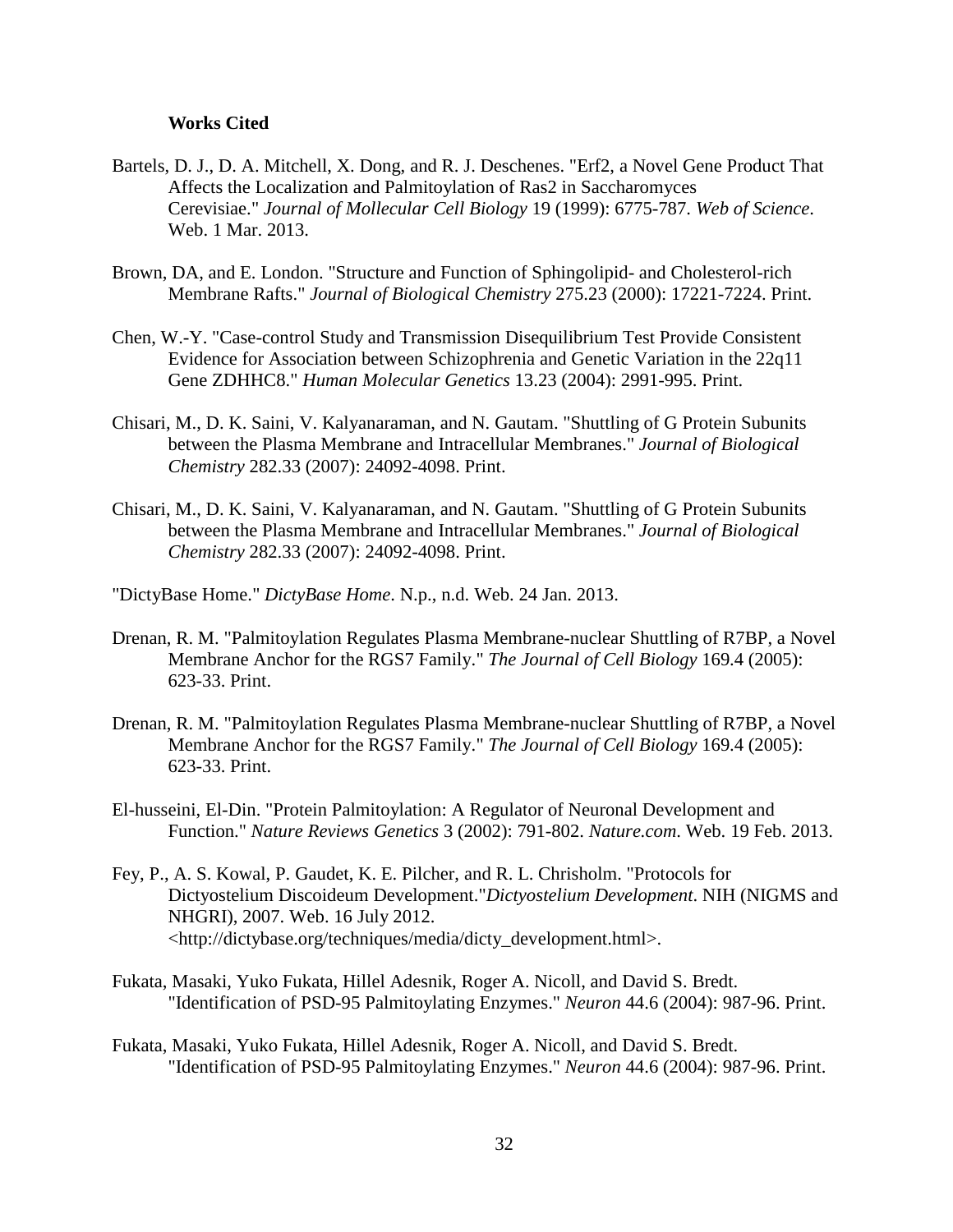- Fukata, Y., T. Iwanaga, and M. Fukata. "Systematic Screening for Palmitoyl Transferase Activity of the DHHC Protein Family in Mammalian Cells." *Methods* 40.2 (2006): 177- 82. Print.
- Galluzzo, P., F. Caiazza, S. Moreno, and M. Marino. "Role of ER Palmitoylation in the Inhibition of Human Colon Cancer Cell Proliferation." *Endocrine Related Cancer* 14.1 (2007): 153-67. Print.
- Hemsley, Pierce, Thilo Weimar, Kathryn Lilley, Paul Dupree, and Claire Grierson. "A Proteomic Approach Identifies Many Novel Palmitoylated Protein in Arabidopsis." *New Phytologist* 197 (2013): 805-14. *Www.newphytologist.com*. New Phytologist Trust. Web. 1 Mar. 2013.
- Iwanaga, Tsuyoshi, Ryouhei Tsutsumi, Jun Noritake, Yuko Fukata, and Masaki Fukata. "Dynamic Protein Palmitoylation in Cellular Signaling." *Progress in Lipid Research* 48.3-4 (2009): 117-27. Print.
- Karayiorgou, Maria, and Joseph A. Gogos. "The Molecular Genetics of the 22q11-associated Schizophrenia." *Molecular Brain Research* 132.2 (2004): 95-104. Print.
- Linder, Maurine, and Benjamin Jennings. "DHHC Protein S-Acyltransferases Use Similar Ping-Pong Kinetic Mechanisms but Display Different Acyl-CoA Specificities." *Journal of Biological Chemistry* 287.10 (2012): 7236-245. *NCBI*. National Library of Medicine, 13 Jan. 2012. Web. 1 Mar. 2013.
- Linder, Maurine, and Benjamin Jennings. "Mechanism and Function of DHHC Sacyltransferases." *Biochemical Transactions*41 (2013): 29- 34. *Www.Biochemsoctrans.org*. Biochemical Society Transactions. Web. 1 Mar. 2013.
- Lobo, Sandra, Wendy Greentree, Maurine Linder, and Robert Deschenes. "Identification of a Ras Palmitoyltransferases in Saccharomyces Cerevisiae." *The Journal of Biological Chemistry* 277.43 (2002): 41268-1273. Print.
- Martin, Jeffrey A., and Zhong Wang. "Next-generation Transcriptome Assembly." *Nature Reviews Genetics* 12.10 (2011): 671-82. Print.
- Mitchell, D. A., Y. Ling, G. Mitchell, C. Budde, and R. J. Deschenes. "Mutational Analysis of Saccaromyces Cerevisiae Erf2 Reveals a Two Step Reaction Mechanism for Protein Palmitoylation by DHHC Enzymes." *Journal of Biological Chemistry* 285 (2010): 38104- 8114. *NCBI*. National Library of Medicine, 3 Dec. 2010. Web. 1 Mar. 2013.
- Mitchell, Da, G. Mitchell, Y. Ling, C. Budde, and Rj Deschenes. "Mutational Analysis of Saccharomyces Cerevisiae Erf2 Reveals a Two-step Reaction Mechanism for Protein Palmitoylation by DHHC Enzymes." *Journal of Biochemistry*49th ser. 285 (2010): 38104-8114. *Pubmed*. US National Library of Medicine, 17 Sept. 2010. Web. 13 Apr. 2013.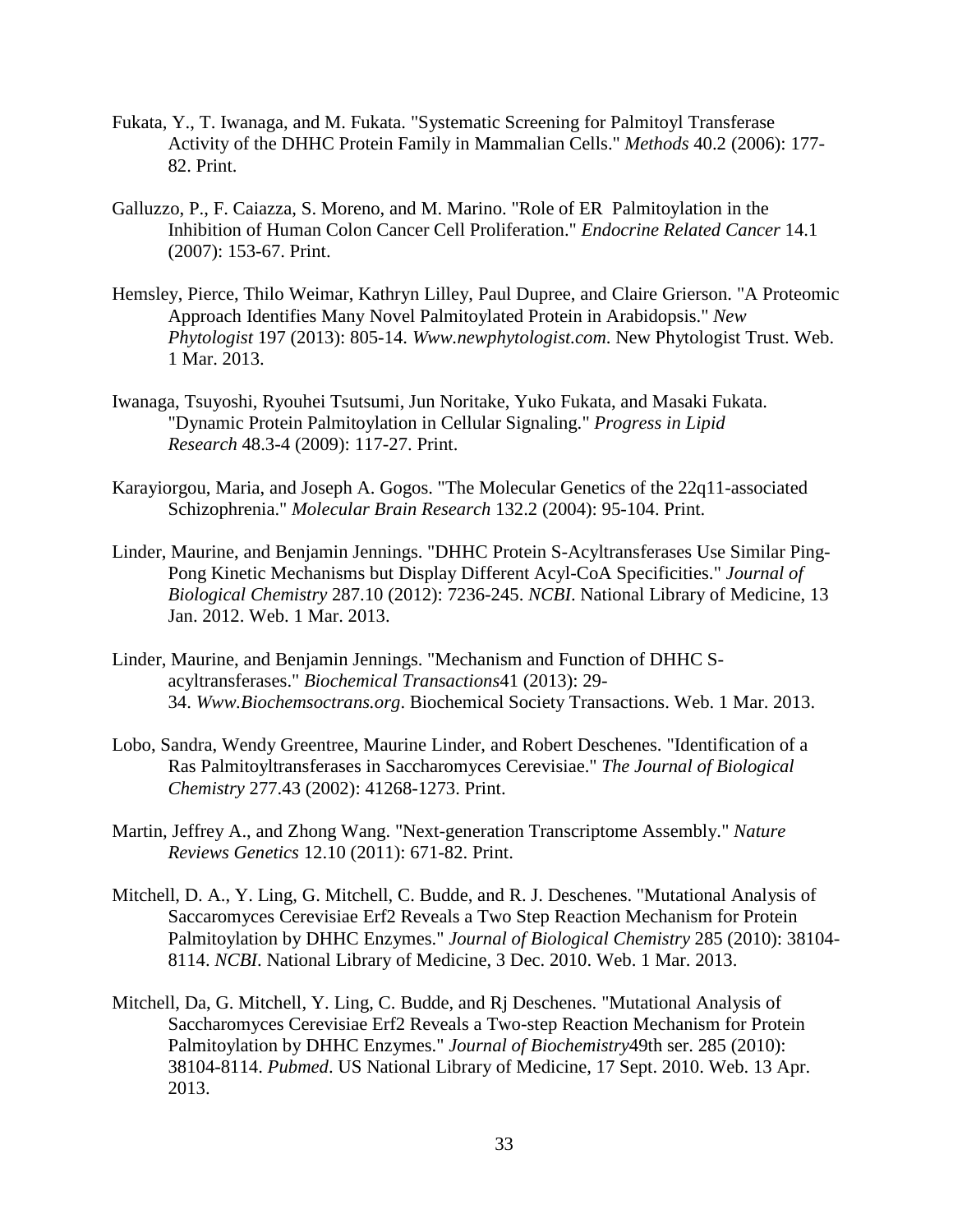- Nadolski, M. J., and M. E. Linder. "Molecular Recognition of the Palmitoylation Substrate Vac8 by Its Palmitoyltransferase Pfa3." *Journal of Biological Chemistry* 284.26 (2009): 17720- 7730. Print.
- Ohno, Yusuke, Akio Kihara, Takamitsu Sano, and Yasuyuki Igarashi. "Intracellular Localization and Tissue-specific Distribution of Human and Yeast DHHC Cysteine-rich Domaincontaining Proteins." *Biochimica Et Biophysica Acta (BBA) - Molecular and Cell Biology of Lipids* 1761.4 (2006): 474-83. Print.
- Ohyama, T., P. Verstreken, C. V. Ly, T. Rosenmund, A. Rajan, A.-C. Tien, C. Haueter, K. L. Schulze, and H. J. Bellen. "Huntingtin-interacting Protein 14, a Palmitoyl Transferase Required for Exocytosis and Targeting of CSP to Synaptic Vesicles." *The Journal of Cell Biology* 179.7 (2007): 1481-496. Print.
- Politis, E. G. "Transmembrane Topology of the Protein Palmitoyl Transferase Akr1." *Journal of Biological Chemistry* 280.11 (2005): 10156-0163. Print.
- Resh, M. D. "Palmitoylation of Ligands, Receptors, and Intracellular Signaling Molecules." *Science's STKE* 2006.359 (2006): Re14. Print.
- Resh, M. "Use of Analogs and Inhibitors to Study the Functional Significance of Protein Palmitoylation." *Methods* 40.2 (2006): 191-97. Print.
- Rocks, O. "An Acylation Cycle Regulates Localization and Activity of Palmitoylated Ras Isoforms." *Science* 307.5716 (2005): 1746-752. Print.
- Roth, Amy F., Junmei Wan, Aaron O. Bailey, Beimeng Sun, Jason A. Kuchar, William N. Green, Brett S. Phinney, John R. Yates, and Nicholas G. Davis. "Global Analysis of Protein Palmitoylation in Yeast." *Cell* 125.5 (2006): 1003-013. Print.
- Roth, Amy F., Ying Feng, Linyi Chen, and Nicholas S. Davis. "The Yest DHHC Cysteine-rich Domain Protein Akr1p Is a Palmitoyl Transferase." *The Journal of Cell Biology* 159.1 (2002): 23-28. Print.
- Zhang, Y. "Induction of the Antigen Receptor Expression on B Lymphocytes Results in Rapid Competence for Signaling of SLP-65 and Syk." *EMBO Hournal* 17.24 (1998): 7304-310. Print.